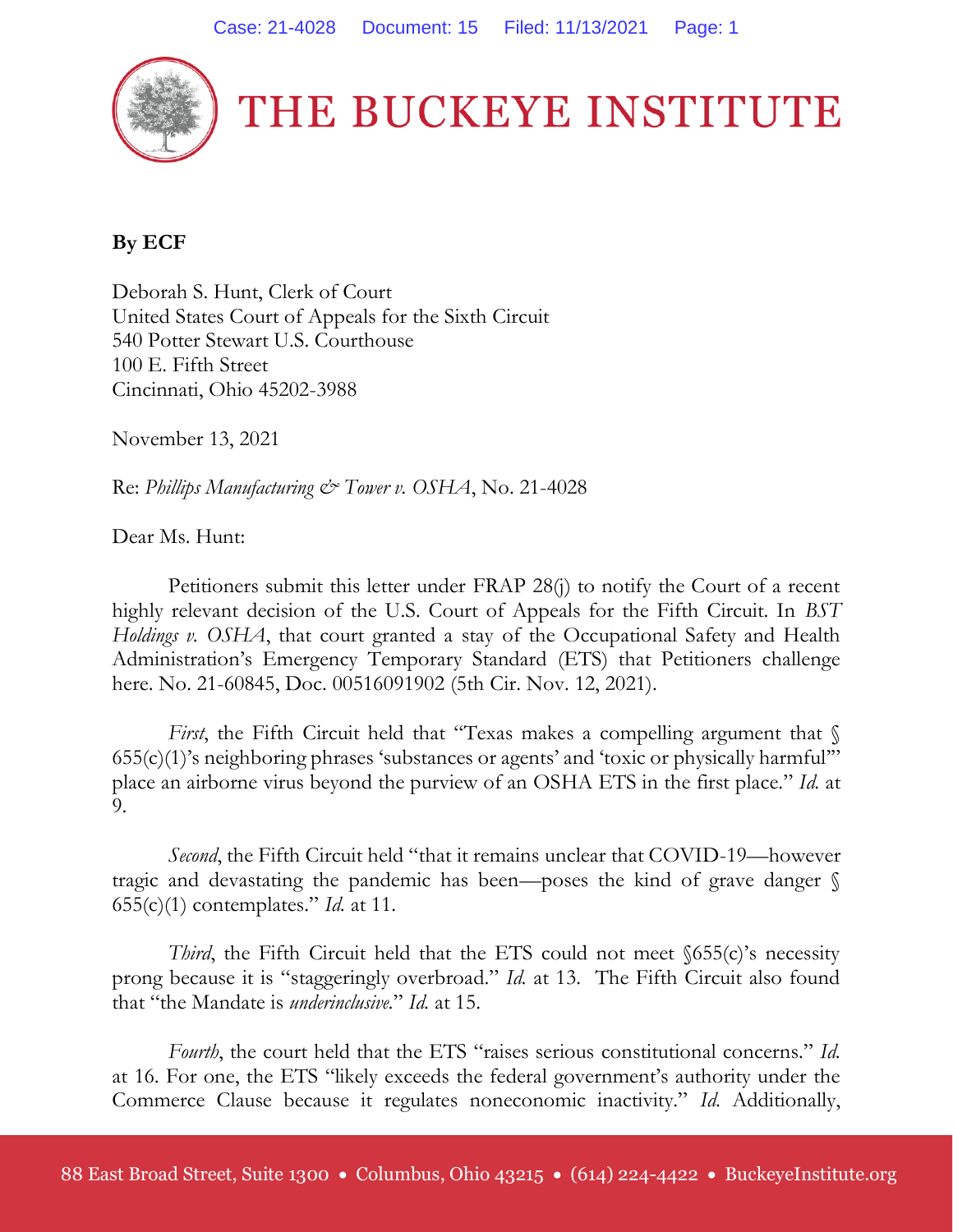"concerns over separation of powers principles" counseled against the ETS's "assertion of virtually unlimited conduct under the guise of a workplace regulation." *Id.* at 17. In light of the likely unconstitutionality of  $\delta$ 55(c) as interpreted by OSHA, the court rejected OSHA's statutory basis for the ETS. *Id.* at 17-18.

*Fifth*, the court held that the ETS causes irreparable harm. "For one, the Mandate threatens to substantially burden the liberty interests of reluctant individual recipients." *Id.* at 18-19. Additionally, the court found that "the companies seeking a stay in this case will also be irreparably harmed in the absence of a stay." *Id.* at 19.

*Finally*, the Fifth Circuit found that the balance of harms heavily favored a stay because "a stay will do *OSHA* no harm whatsoever" and the public interest is also served by staying the ETS.

Respectfully Submitted,

/s/ Robert Alt Robert Alt (0091753) The Buckeye Institute 88 East Broad Street, Suite 1300 Columbus, OH 43215 (614) 224-4422 robert@buckeyeinstitute.org

Patrick Strawbridge Ten Post Office Square 8th Floor South PMB #706 Boston, MA 02109 patrick@consovoymccarthy.com

Jeffrey M. Harris Daniel Shapiro CONSOVOY MCCARTHY PLLC 1600 Wilson Blvd., Ste. 700 Arlington, VA 22209 (703) 243-9423 jeff@consovoymccarthy.com daniel@consovoymccarthy.com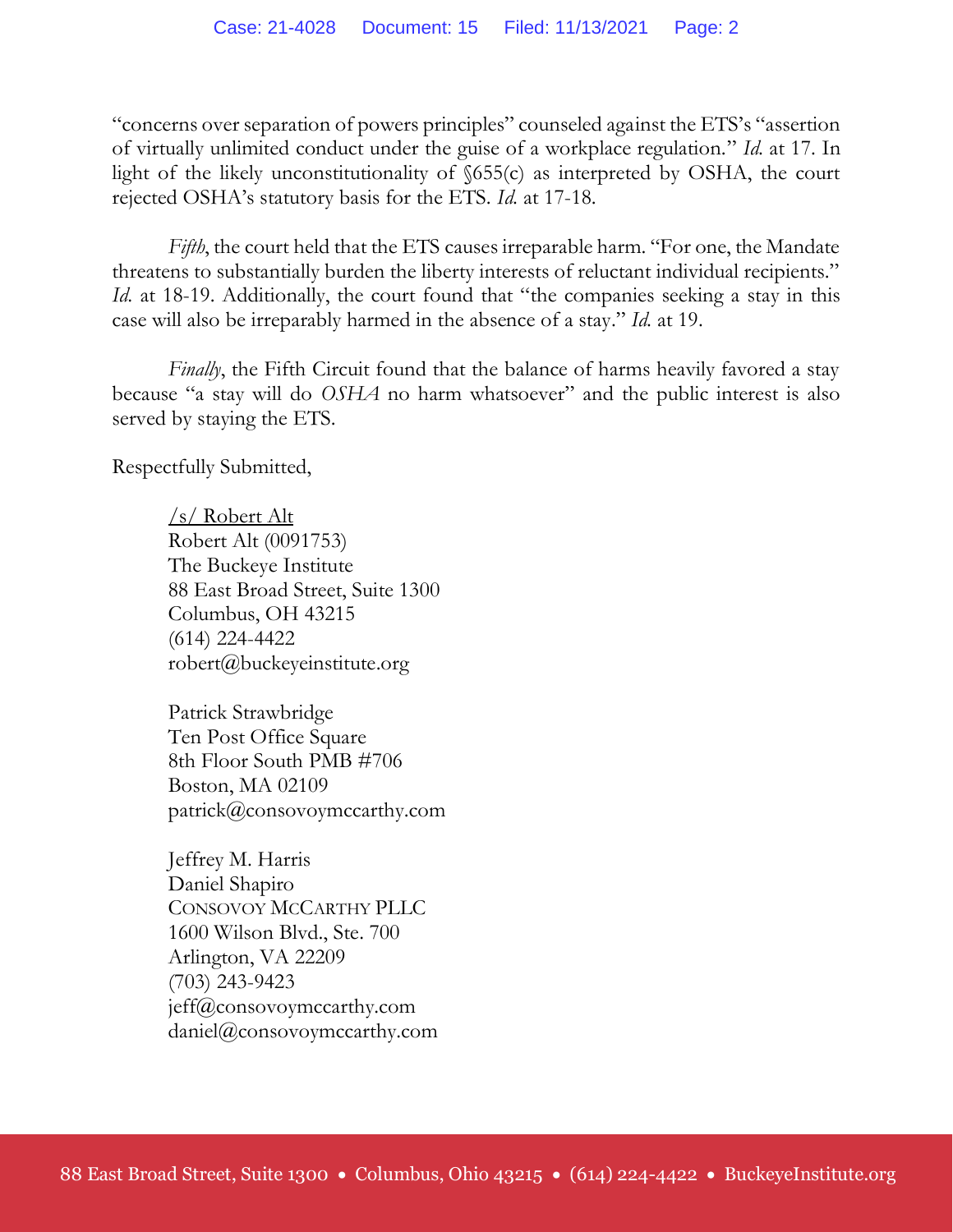## **Certificate of Service**

I hereby certify that on November 13, 2021, I caused the foregoing letter to be served via the Court's CM/ECF system on all registered counsel.

/s/ Robert Alt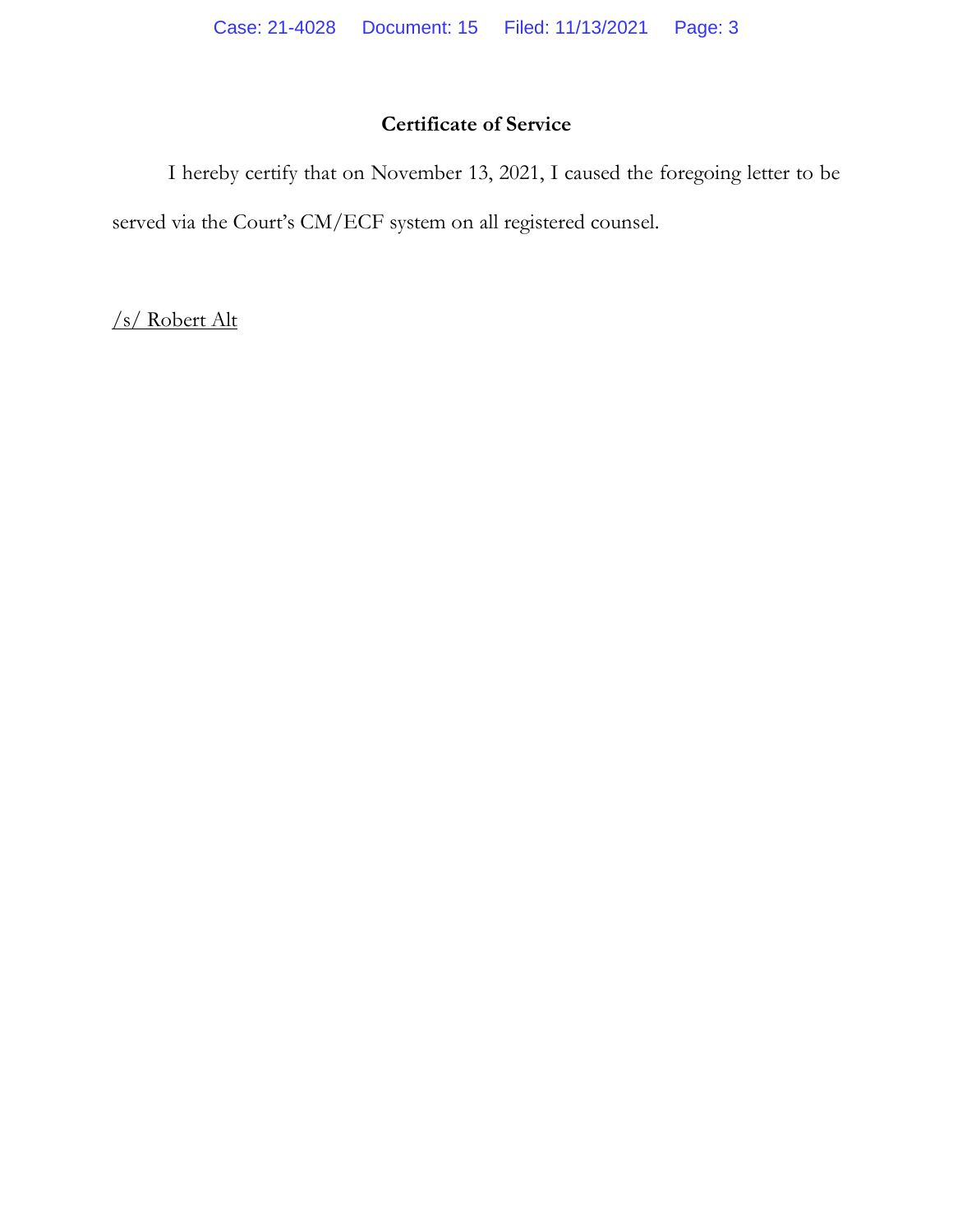# United States Court of Appeals for the Fifth Circuit

United States Court of Appeals Fifth Circuit

**FILED** November 12, 2021

No. 21-60845

Lyle W. Cayce Clerk

BST Holdings, L.L.C.; RV Trosclair, L.L.C.; Trosclair Airline, L.L.C.; Trosclair Almonaster, L.L.C.; Trosclair and Sons, L.L.C.; Trosclair ; Trosclair, Incorporated; Trosclair Carrollton, L.L.C.; Trosclair Claiborne, L.L.C.; Trosclair Donaldsonville, L.L.C.; Trosclair Houma, L.L.C.; Trosclair Judge Perez, L.L.C.; Trosclair Lake Forest, L.L.C.; Trosclair Morrison, L.L.C.; Trosclair Paris, L.L.C.; Trosclair Terry, L.L.C.; Trosclair Williams, L.L.C.; Ryan Dailey; Jasand Gamble; Christopher L. Jones; David John Loschen; Samuel Albert Reyna; Kip Stovall; Answers in Genesis, Incorporated; American Family Association, Incorporated; Burnett Specialists; Choice Staffing, L.L.C.; Staff Force, Incorporated; Leadingedge PERSONNEL, LIMITED; STATE OF TEXAS; HT STAFFING, Limited; doing business as HT Group; The State of Louisiana; Cox Operating, L.L.C.; Dis-Tran Steel, L.L.C.; Dis-Tran Packaged Substations, L.L.C.; Beta Engineering, L.L.C. Optimal Field Services, L.L.C.; The STATE OF MISSISSIPPI; GULF COAST RESTAURANT GROUP, INCORPORATED; THE STATE OF SOUTH CAROLINA; THE STATE of Utah; Word of God Fellowship, Incorporated, doing busines as Daystar Television Network,

*Petitioners*,

*versus*

Occupational Safety and Health Administration, United States Department of Labor; United States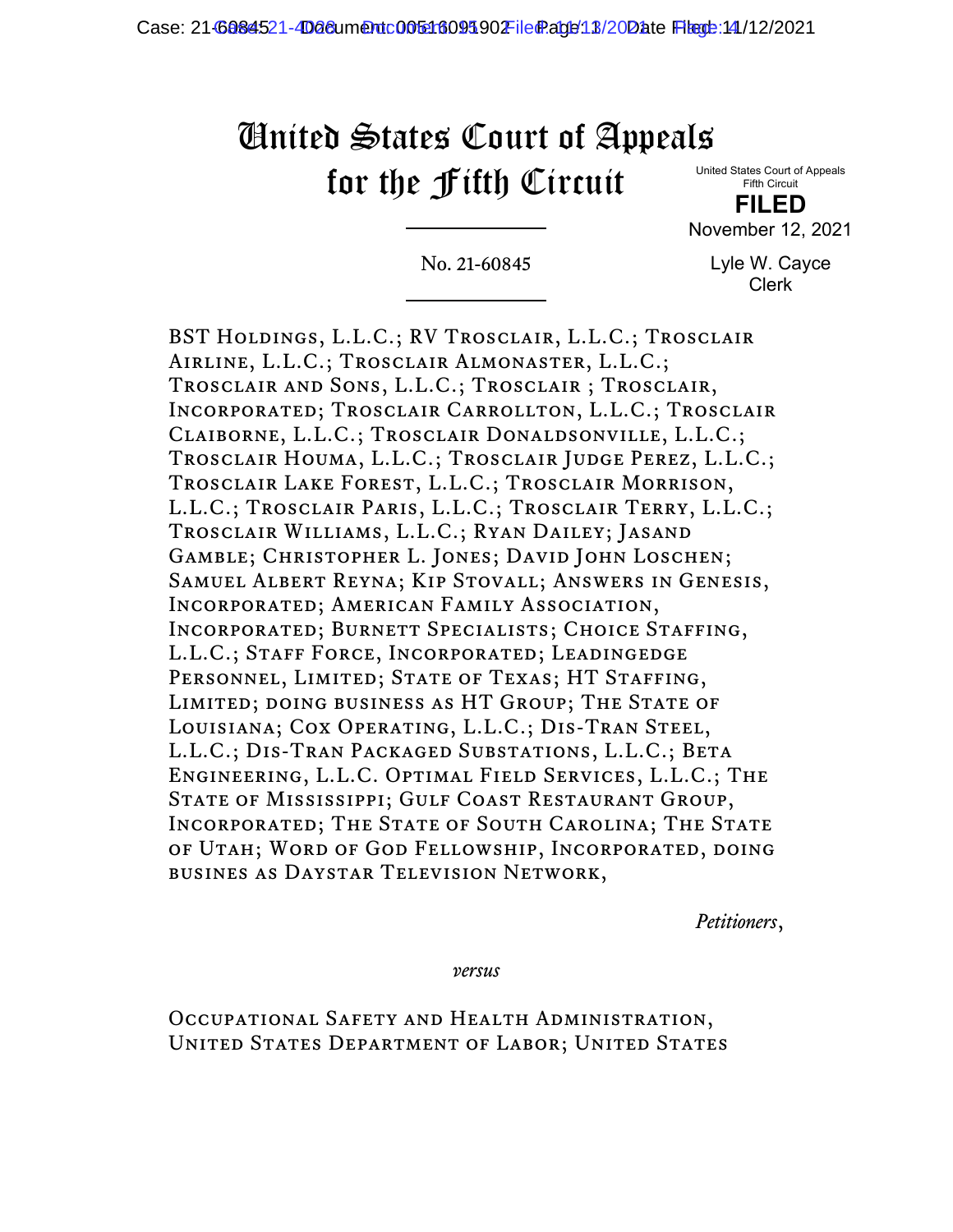Department of Labor; Martin J. Walsh, Secretary, U.S. Department of Labor; Douglas Parker, in his Official Capacity as Assistant Secretary of Labor for Occupational Safety and Health,

*Respondents*.

Petition for Review of Occupational Safety and Health Administration Emergency Temporary Standard

Before JONES, DUNCAN, and ENGELHARDT, *Circuit Judges*. Kurt D. Engelhardt, *Circuit Judge*:

The Occupational Safety and Health Administration (OSHA) "reasonably determined" in June 2020 that an emergency temporary standard (ETS) was "not necessary" to "protect working people from occupational exposure to infectious disease, including COVID-19." *In re AFL-CIO*, 2020 WL 3125324, at \*1 (D.C. Cir. June 11, 2020). This was not the first time OSHA had done this; it has refused several times to issue ETSs despite legal action urging it do so. *See, e.g.*, *In re Int'l Chem. Workers Union*, 830 F.2d 369 (D.C. Cir. 1987) (per curiam). In fact, in its fifty-year history, OSHA has issued just ten ETSs. [1](#page-4-0) Six were challenged in court; only one survived.<sup>[2](#page-4-1)</sup> The reason for the rarity of this form of emergency action is

<span id="page-4-0"></span><sup>&</sup>lt;sup>1</sup> CONG. RSCH. SERV., OCCUPATIONAL SAFETY AND HEALTH Administration (OSHA): Emergency Temporary Standards (ETS) and COVID-19, at 34 tbl. A-1 (Nov. 10, 2021), *available at*  https://crsreports.congress.gov/product/pdf/R/R46288.

<span id="page-4-1"></span><sup>&</sup>lt;sup>2</sup> It bears noting at the outset that most of the few ETSs issued by OSHA were immediately stayed pending merits review. *See Asbestos Info. Ass'n/N. Am. v. OSHA*, 727 F.2d 415, 418 (5th Cir. 1984); *Indus. Union Dep't, AFL-CIO v. Bingham*, 570 F.2d 965, 968 (D.C. Cir. 1977); *Taylor Diving Salvage Co. v. U.S. Dep't of Lab.*, 537 F.2d 819, 820–21 (5th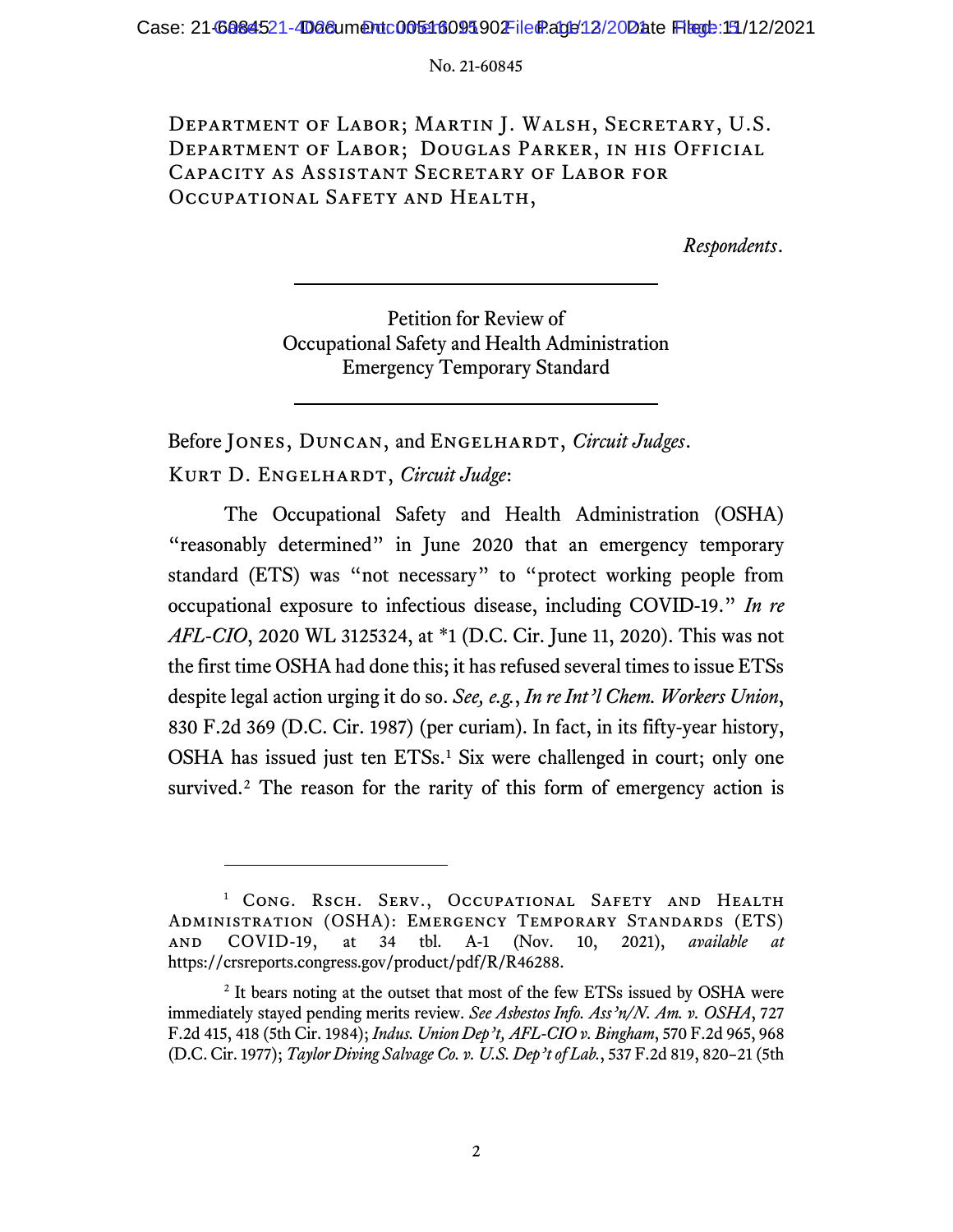simple: courts and the Agency have agreed for generations that "[e]xtraordinary power is delivered to [OSHA] under the emergency provisions of the Occupational Safety and Health Act," so "[t]hat power should be delicately exercised, and only in those emergency situations which require it." *Fla. Peach Growers Ass'n v. U.S. Dep't of Lab.*, 489 F.2d 120, 129– 30 (5th Cir. 1974).

This case concerns OSHA's most recent ETS—the Agency's November 5, 2021 Emergency Temporary Standard (the "Mandate") requiring employees of covered employers to undergo COVID-19 vaccination or take weekly COVID-19 tests and wear a mask. [3](#page-5-0) An array of petitioners seeks a stay barring OSHA from enforcing the Mandate during the pendency of judicial review. On November 6, 2021, we agreed to stay the Mandate pending briefing and expedited judicial review. Having conducted that expedited review, we reaffirm our initial stay.

I.

OSHA promulgated its much anticipated<sup>[4](#page-5-1)</sup> vaccine mandate on November 5, 2021. Framed as an ETS, the Mandate requires all employers of 100 or more employees to "develop, implement, and enforce a mandatory COVID-19 vaccination policy" and require any workers who remain

Cir. 1976) (per curiam); *Fla. Peach Growers Ass'n v. U.S. Dep't of Lab.*, 489 F.2d 120, 126 (5th Cir. 1974).

<span id="page-5-0"></span><sup>&</sup>lt;sup>3</sup> See COVID-19 Vaccination and Testing; Emergency Temporary Standard, 86 Fed. Reg. 61,402 (Nov. 5, 2021) (to be codified at 29 C.F.R. pts. 1910, 1915, 1917, 1918, 1926, and 1928).

<span id="page-5-1"></span><sup>4</sup> Debates over the Biden Administration's forthcoming vaccine mandate roiled the country throughout much of the Fall. For obvious reasons, the Mandate affects every person in America in one way or another.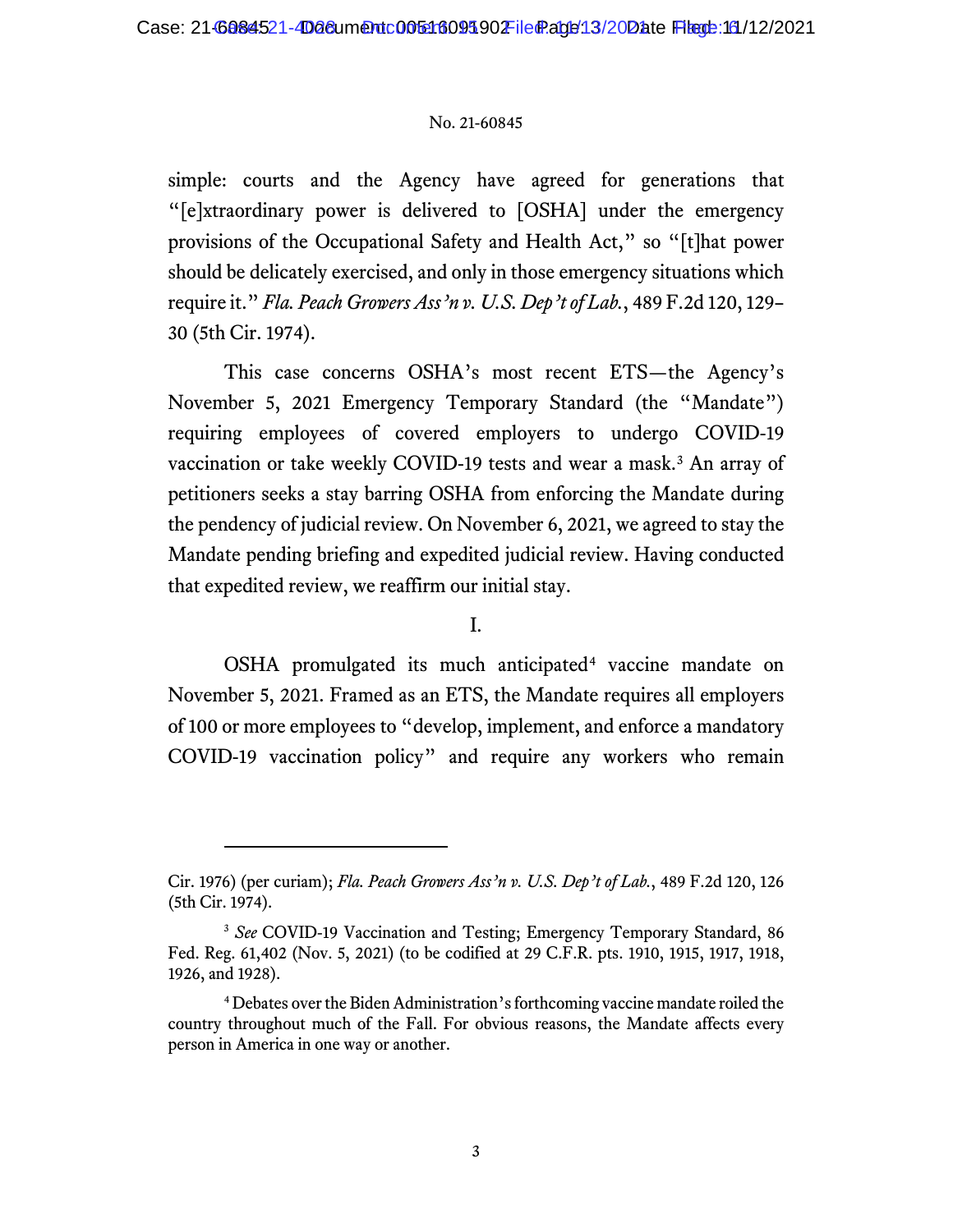unvaccinated to "undergo [weekly] COVID-19 testing and wear a face covering at work in lieu of vaccination." 86 Fed. Reg. 61,402, 61,402.

On the afternoon of the Mandate's publication, a diverse group of petitioners (including covered employers, States, religious groups, and individual citizens) moved to stay and permanently enjoin the mandate in federal courts of appeals across the nation. Finding "cause to believe there are grave statutory and constitutional issues with the Mandate," we intervened and imposed a temporary stay on OSHA's enforcement of the Mandate. For ease of judicial review, and in light of the pressing need to act immediately, we consolidated our court's petitions under the case number captioned above.

Many of the petitioners are covered private employers within the geographical boundaries of this circuit.<sup>[5](#page-6-0)</sup> Their standing<sup>[6](#page-6-1)</sup> to sue is obvious the Mandate imposes a financial burden upon them by deputizing their participation in OSHA's regulatory scheme, exposes them to severe financial risk if they refuse or fail to comply, and threatens to decimate their workforces (and business prospects) by forcing unwilling employees to take their shots, take their tests, or hit the road.

<span id="page-6-0"></span><sup>5</sup> Because these petitioners are the targets of the Mandate and bear the brunt of OSHA's regulatory power, we principally analyze the petitions from their perspective. This is not to say that the claims of other petitioners such as States or individual citizens would be any less successful on a thorough analysis.

<span id="page-6-1"></span><sup>&</sup>lt;sup>6</sup> "Only one of the petitioners needs to have standing to permit us to consider the petition for review." *Massachusetts v. EPA*, 549 U.S. 497, 518 (2007).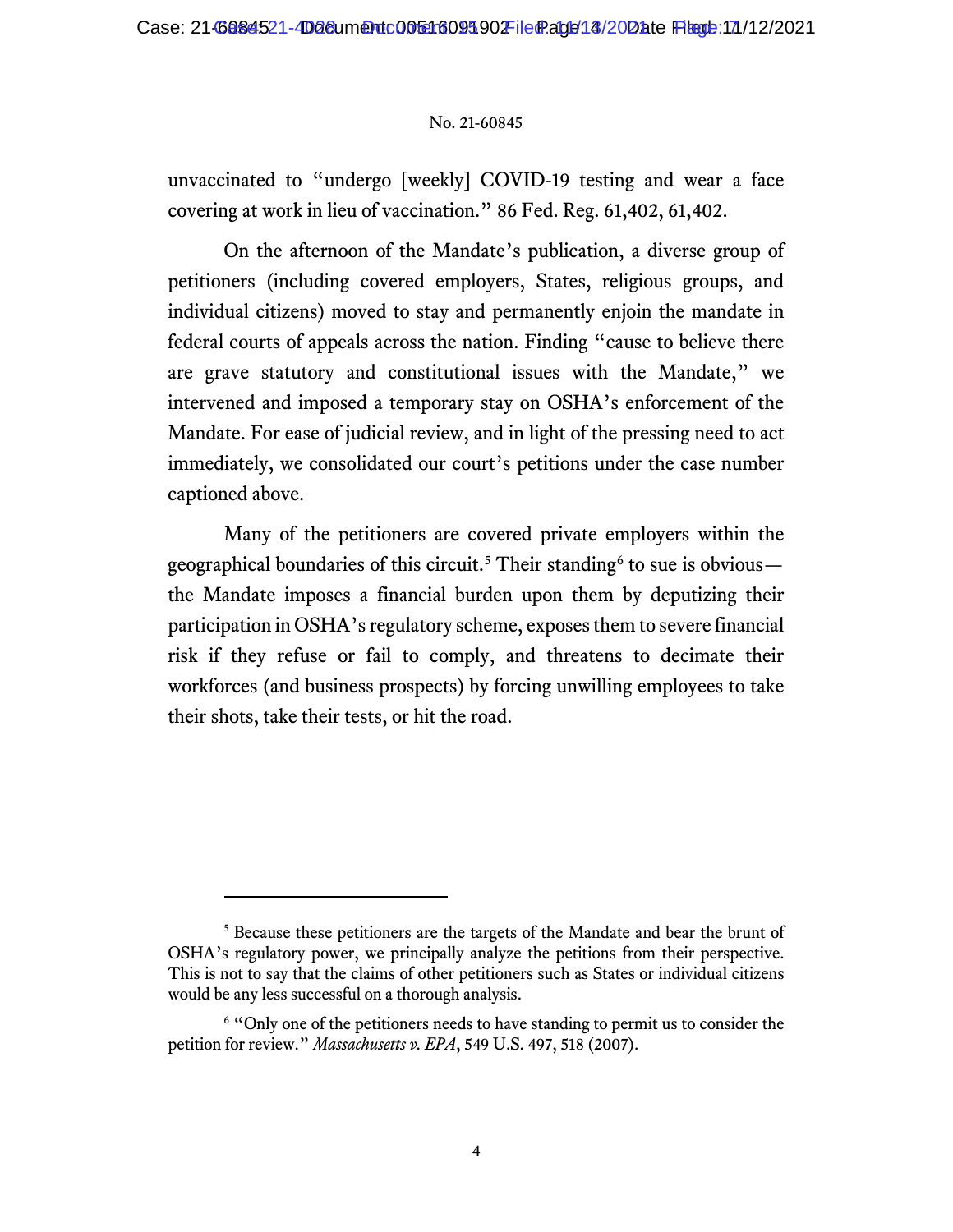The petitioners seek a stay—and ultimately a permanent injunction of the Mandate's enforcement pending full judicial review of the Mandate. We address their request for a stay today.<sup>[7](#page-7-0)</sup>

II.

The "traditional stay factors . . . govern a request for a stay pending judicial review." *Nken v. Holder*, 556 U.S. 418, 426 (2009). Under the traditional stay standard, a court considers four factors: "(1) whether the stay applicant has made a strong showing that he is likely to succeed on the merits; (2) whether the applicant will be irreparably injured absent a stay; (3) whether issuance of the stay will substantially injure the other parties interested in the proceeding; and (4) where the public interest lies." *Hilton v. Braunskill*, 481 U.S. 770, 776 (1987).

Each of these factors favors a stay here.

#### A.

We first consider whether the petitioners' challenges to the Mandate are likely to succeed on the merits. For a multitude of reasons, they are.

<span id="page-7-0"></span><sup>7</sup> Our November 6, 2021 stay order preserved the status quo during the pendency of briefing. The unusual procedural posture of this case makes for an unusual process. Ordinarily, a federal plaintiff aggrieved by an adversary's threatened course of action must go to a *district court* to seek injunctive relief at the outset. In this ordinary scenario, a preliminary injunction precedes a permanent injunction, and trial-court review precedes appellate review. But this is not a typical case. Here, the statute giving OSHA the power to issue emergency temporary standards like the Mandate also provides for direct and immediate judicial review in "the United States court of appeals for the circuit wherein" "[a]ny person who may be adversely affected by" an ETS "resides or has his principal place of business." *See* 29 U.S.C. § 655(f). Satisfied of our jurisdiction to proceed under that provision, but mindful of our unusual procedural posture, we apply the traditional factors for a stay pending judicial review and draw factual support from the attachments to the pleadings, uncontested facts, and judicial notice.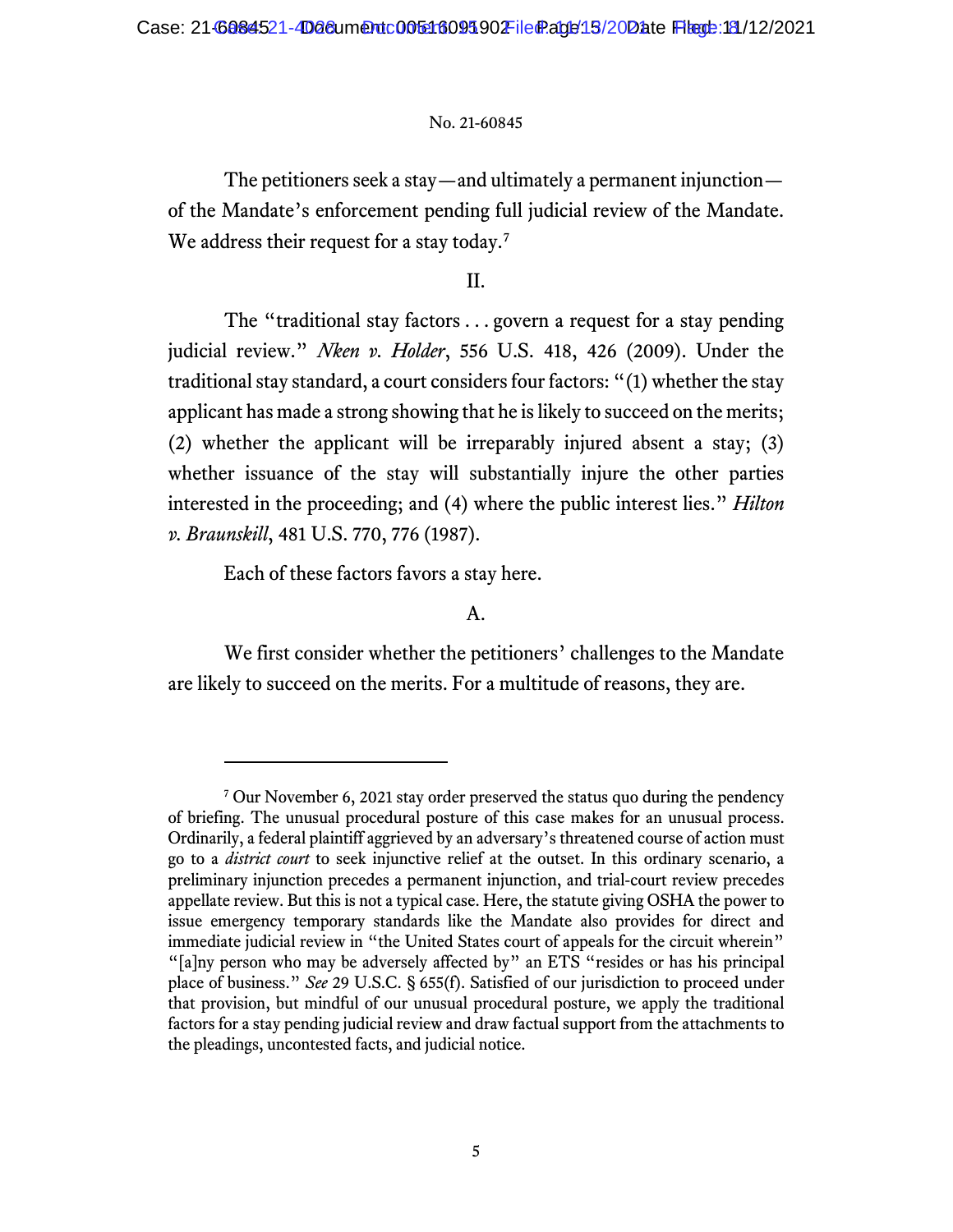We begin by stating the obvious. The Occupational Safety and Health Act, which created OSHA, was enacted by Congress to assure Americans "safe and healthful working conditions and to preserve our human resources." *See* 29 U.S.C. § 651 (statement of findings and declaration of purpose and policy). It was not—and likely *could* not be, under the Commerce Clause and nondelegation doctrine[8—](#page-8-0)intended to authorize a workplace safety administration in the deep recesses of the federal bureaucracy to make sweeping pronouncements on matters of public health affecting every member of society in the profoundest of ways. *Cf. Ala. Ass'n of Realtors v. HHS*, 141 S. Ct. 2485, 2488–90 (2021) (per curiam).

On the dubious assumption that the Mandate *does* pass constitutional muster—which we need not decide today<sup>9</sup>—it is nonetheless fatally flawed on its own terms. Indeed, the Mandate's strained prescriptions combine to make it the rare government pronouncement that is both overinclusive (applying to employers and employees in virtually all industries and workplaces in America, with little attempt to account for the obvious differences between the risks facing, say, a security guard on a lonely night shift, and a meatpacker working shoulder to shoulder in a cramped warehouse) *and* underinclusive (purporting to save employees with 99 or more coworkers from a "grave danger" in the workplace, while making no attempt to shield employees with 98 or fewer coworkers from the very same

<span id="page-8-0"></span><sup>&</sup>lt;sup>8</sup> The nondelegation doctrine constrains Congress's ability to delegate its legislative authority to executive agencies. *See, e.g.*, *Mistretta v. United States*, 488 U.S. 361, 371–72 (1989) ("The Constitution provides that '[a]ll legislative Powers herein granted shall be vested in a Congress of the United States' . . . and we have long insisted that 'the integrity and maintenance of the system of government ordered by the Constitution' mandate that Congress generally cannot delegate its legislative power to another Branch." (first quoting U.S. Const. art. I, § 1; then quoting *Field v. Clark*, 143 U.S. 649, 692  $(1892))$ .

<span id="page-8-1"></span><sup>9</sup> *But see infra* subsection II.A.2.f.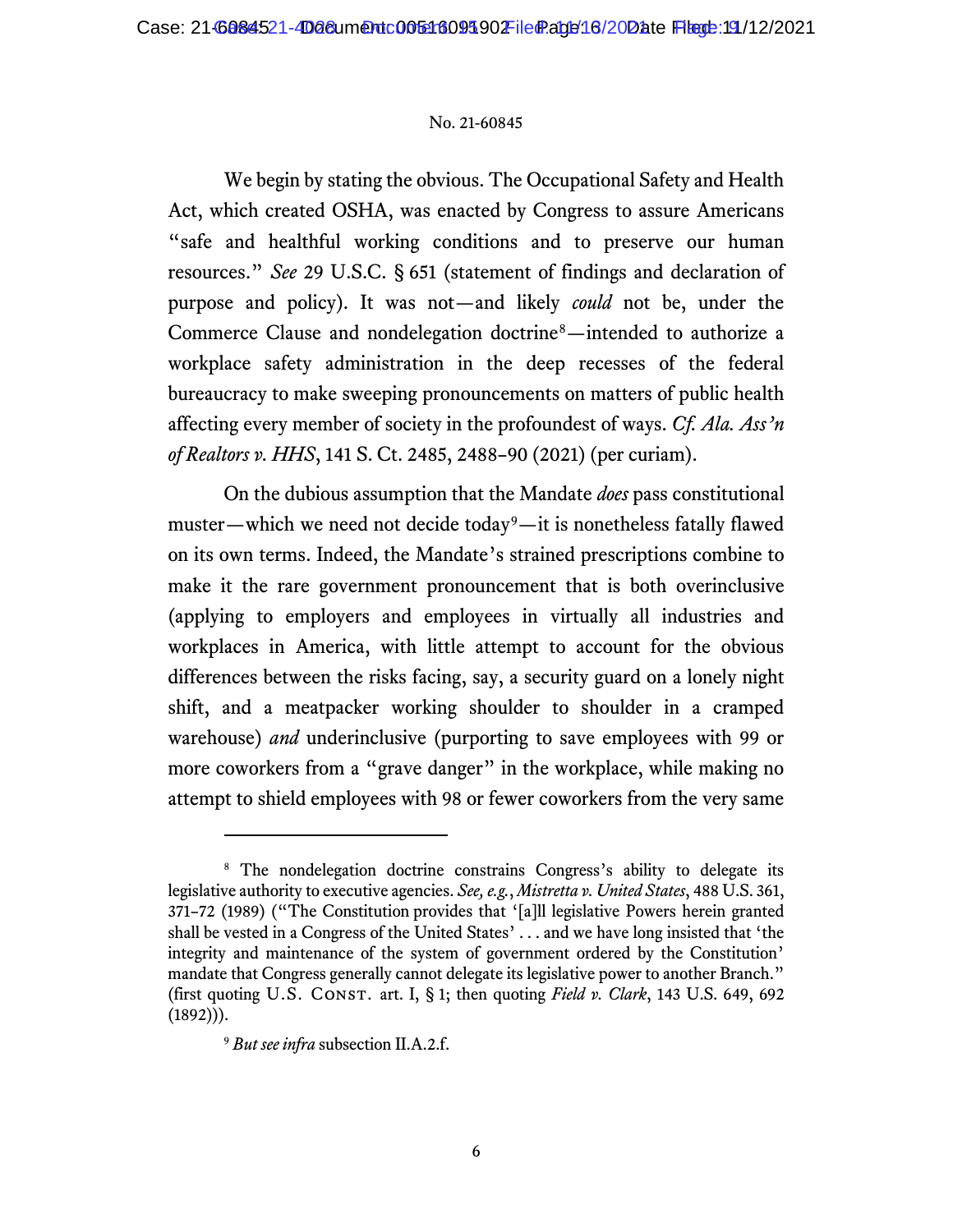threat). The Mandate's stated impetus—a purported "emergency" that the entire globe has now endured for nearly two years,<sup>[10](#page-9-0)</sup> and which OSHA itself spent nearly two *months* responding to<sup>[11](#page-9-1)</sup>—is unavailing as well. And its promulgation grossly exceeds OSHA's statutory authority.

1.

After the President voiced his displeasure with the country's vaccination rate in September,<sup>[12](#page-9-2)</sup> the Administration pored over the U.S. Code in search of authority, or a "work-around,"<sup>[13](#page-9-3)</sup> for imposing a national

<sup>12</sup> *See supra* note 11.

<span id="page-9-0"></span><sup>&</sup>lt;sup>10</sup> As Justice Gorsuch recently observed, society's interest in slowing the spread of COVID-19 "cannot qualify as [compelling] forever," for "[i]f human nature and history teach anything, it is that civil liberties face grave risks when governments proclaim indefinite states of emergency." *Does 1–3 v. Mills*, --- S. Ct. ---, 2021 WL 5027177, at \*3 (Oct. 29, 2021) (Gorsuch, J., dissenting); *see also Fla. Peach Growers*, 489 F.2d at 131 (situation ongoing for "last several years . . . fail[ed] to qualify for [OSHA] emergency measures").

<span id="page-9-1"></span><sup>&</sup>lt;sup>11</sup> The President announced his intention to impose a national vaccine mandate on September 9, 2021. *See, e.g.*, Kevin Liptak & Kaitlan Collins, *Biden Announces New Vaccine Mandates that Could Cover 100 Million Americans*, CNN (Sept. 9, 2021), https://www.cnn.com/2021/09/09/politics/joe-biden-covid-speech/index.html ("'We've been patient, but our patience is wearing thin, and your refusal has cost all of us,' Biden said, his tone hardening toward Americans who still refuse to receive a vaccine despite ample evidence of their safety and full approval of one . . . ."). OSHA issued the Mandate nearly two months later, on November 5, 2021, and the Mandate itself prominently features yet another two-month delay. One could query how an "emergency" could prompt such a "deliberate" response. In similar cases, we've held that OSHA's failure to act promptly "does not conclusively establish that a situation is not an emergency," but "may be evidence that a situation is not a *true* emergency." *Asbestos Info.*, 727 F.2d at 423 (emphasis added).

<span id="page-9-3"></span><span id="page-9-2"></span><sup>&</sup>lt;sup>13</sup> On September 9, 2021, White House Chief of Staff Ron Klain retweeted MSNBC anchor Stephanie Ruhle's tweet that stated, "OSHA doing this vaxx mandate as an emergency workplace safety rule *is the ultimate work-around for the Federal govt to require vaccinations*." *See, e.g.*, Pet'rs Burnett Specialists, Choice Staffing, LLC, and Staff Force Inc.'s Reply Brief at 4 (emphasis added).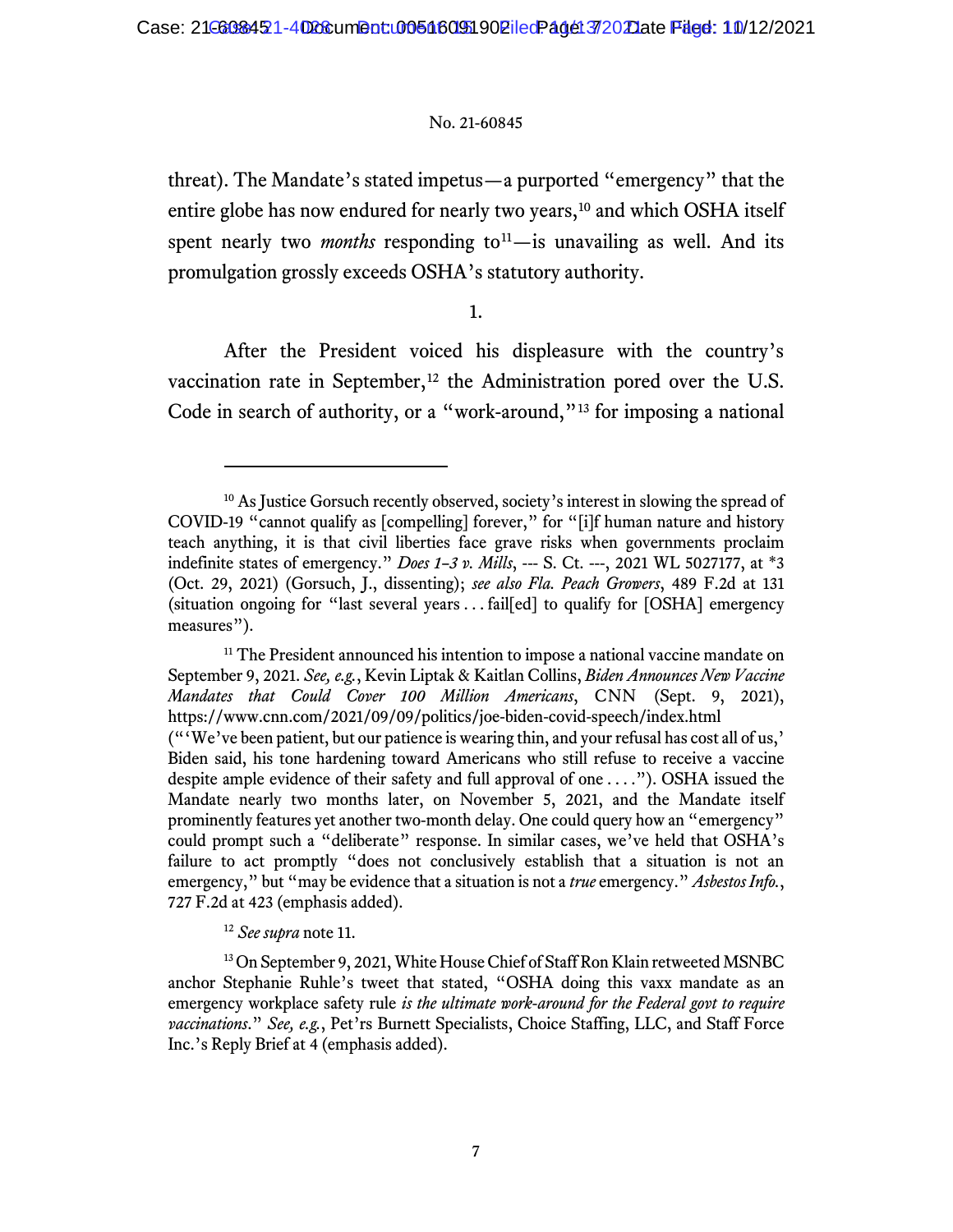vaccine mandate. The vehicle it landed on was an OSHA ETS. The statute empowering OSHA allows OSHA to bypass typical notice-and-comment proceedings for six months by providing "for an emergency temporary standard to take immediate effect upon publication in the Federal Register" if it "determines (A) that employees are exposed to grave danger from exposure to substances or agents determined to be toxic or physically harmful or from new hazards, and (B) that such emergency standard is necessary to protect employees from such danger." 29 U.S.C. § 655(c)(1).

As the name suggests, *emergency* temporary standards "are an 'unusual response' to 'exceptional circumstances.'" *Int'l Chem. Workers*, 830 F.2d at 371 (quoting *Pub. Citizen Health Rsch. Grp. v. Auchter*, 702 F.2d 1150, 1155 (D.C. Cir. 1983)). Thus, courts have uniformly observed that OSHA's authority to establish emergency temporary standards under § 655(c) "is an 'extraordinary power' that is to be 'delicately exercised' in only certain 'limited situations.'" *Id.* at 370 (quoting *Pub. Citizen*, 702 F.2d at 1155).<sup>[14](#page-10-0)</sup>

But the Mandate at issue here is anything *but* a "delicate[] exercise[]" of this "extraordinary power." *Cf. Pub. Citizen*, 702 F.2d at 1155. Quite the opposite, rather than a delicately handled scalpel, the Mandate is a one-sizefits-all sledgehammer that makes hardly any attempt to account for differences in workplaces (and workers) that have more than a little bearing on workers' varying degrees of susceptibility to the supposedly "grave danger" the Mandate purports to address.

<span id="page-10-0"></span><sup>&</sup>lt;sup>14</sup> The Agency has thus conceded in the past that "[t]he OSH Act does not authorize OSHA to issue sweeping health standards to address entire classes of known and unknown infectious diseases on an emergency basis without notice and comment." *See*  Department of Labor's Resp. to the Emergency Pet. for a Writ of Mandamus at 33–34, *In re AFL-CIO*, No. 20-1158 (D.C. Cir. May 29, 2020) [hereinafter OSHA D.C. Circuit Brief].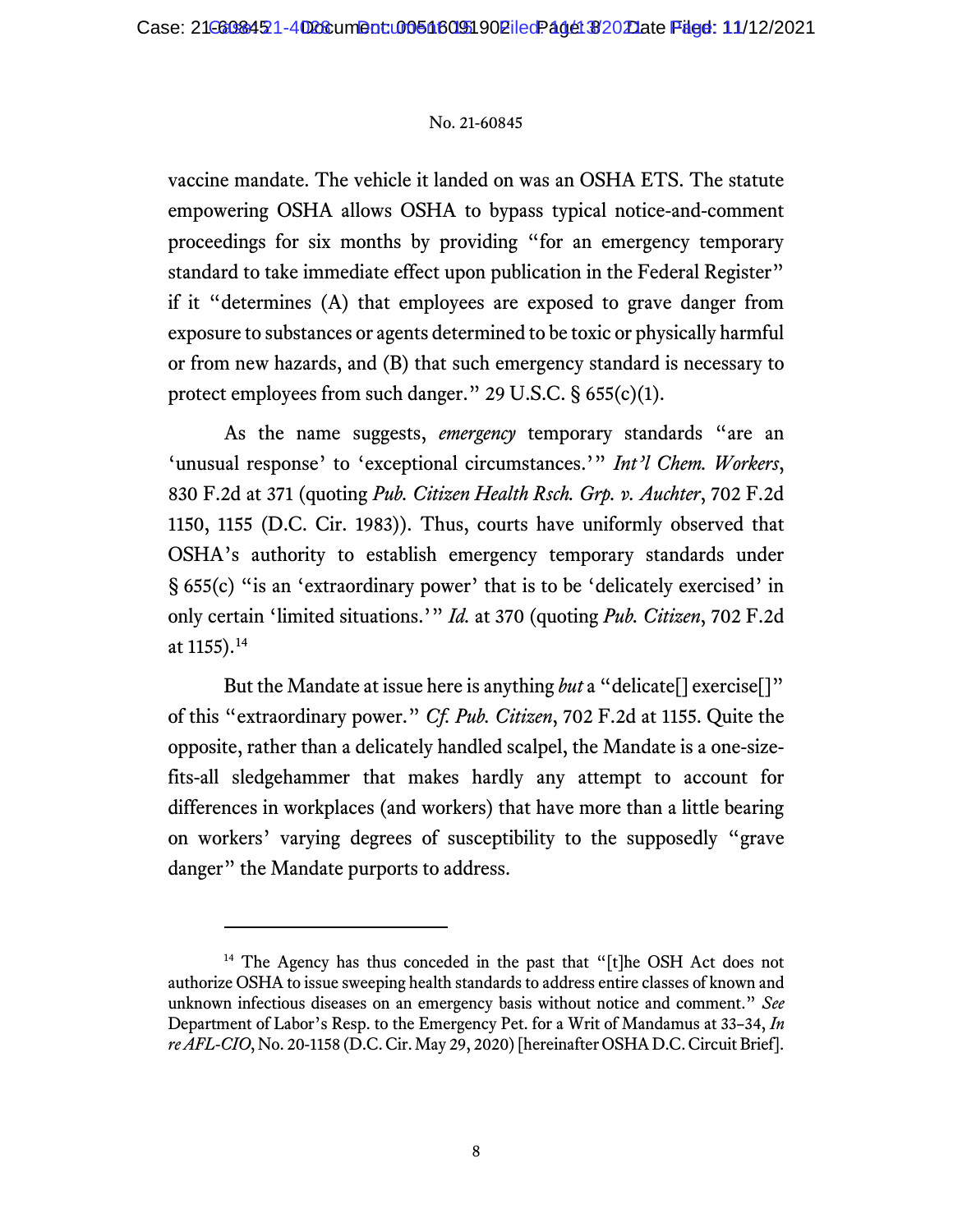2.

Thus, as  $\S 655(c)(1)$  plainly provides, to be lawfully enacted, an ETS must: (1) address "substances or agents determined to be toxic or physically harmful"—or "new hazards"—in the workplace; (2) show that workers are exposed to such "substances," "agents," or "new hazards" in the workplace; (3) show that said exposure places workers in "grave danger"; and (4) be "necessary" to alleviate employees' exposure to gravely dangerous hazards in the workplace. As we have noted in the past, the precision of this standard makes it a difficult one to meet. *See Fla. Peach Growers*, 489 F.2d at 130 (observing that OSHA's ETS authority "requires determination of danger from exposure to harmful substances, not just a danger of exposure; and, not exposure to just a danger, but to a grave danger; and, not the necessity of just a temporary standard, but that an emergency [temporary] standard is necessary").<sup>[15](#page-11-0)</sup>

## (a)

In its brief, Texas makes a compelling argument that  $\S 655(c)(1)$ 's neighboring phrases "substances or agents" and "toxic or physically harmful" place an airborne virus beyond the purview of an OSHA ETS in the first place. To avoid "giving unintended breadth to the Acts of Congress," courts "rely on the principle of *noscitur a sociis*—a word is known by the company it keeps." *Yates v. United States*, 574 U.S. 528, 543 (2015) (cleaned up). Here, OSHA's attempt to shoehorn an airborne virus that is both widely present in society (and thus not particular to any workplace) and non-life-

<span id="page-11-0"></span><sup>&</sup>lt;sup>15</sup> In prior litigation, OSHA acknowledged that many "workplaces" covered by a COVID-19 ETS "are not merely workplaces," but are also "stores, restaurants, and other places occupied by workers and the general public alike, in which the measures called for require a broader lens—and at times a broader mandate—than available to OSHA." *See*  OSHA D.C. Circuit Brief at 20.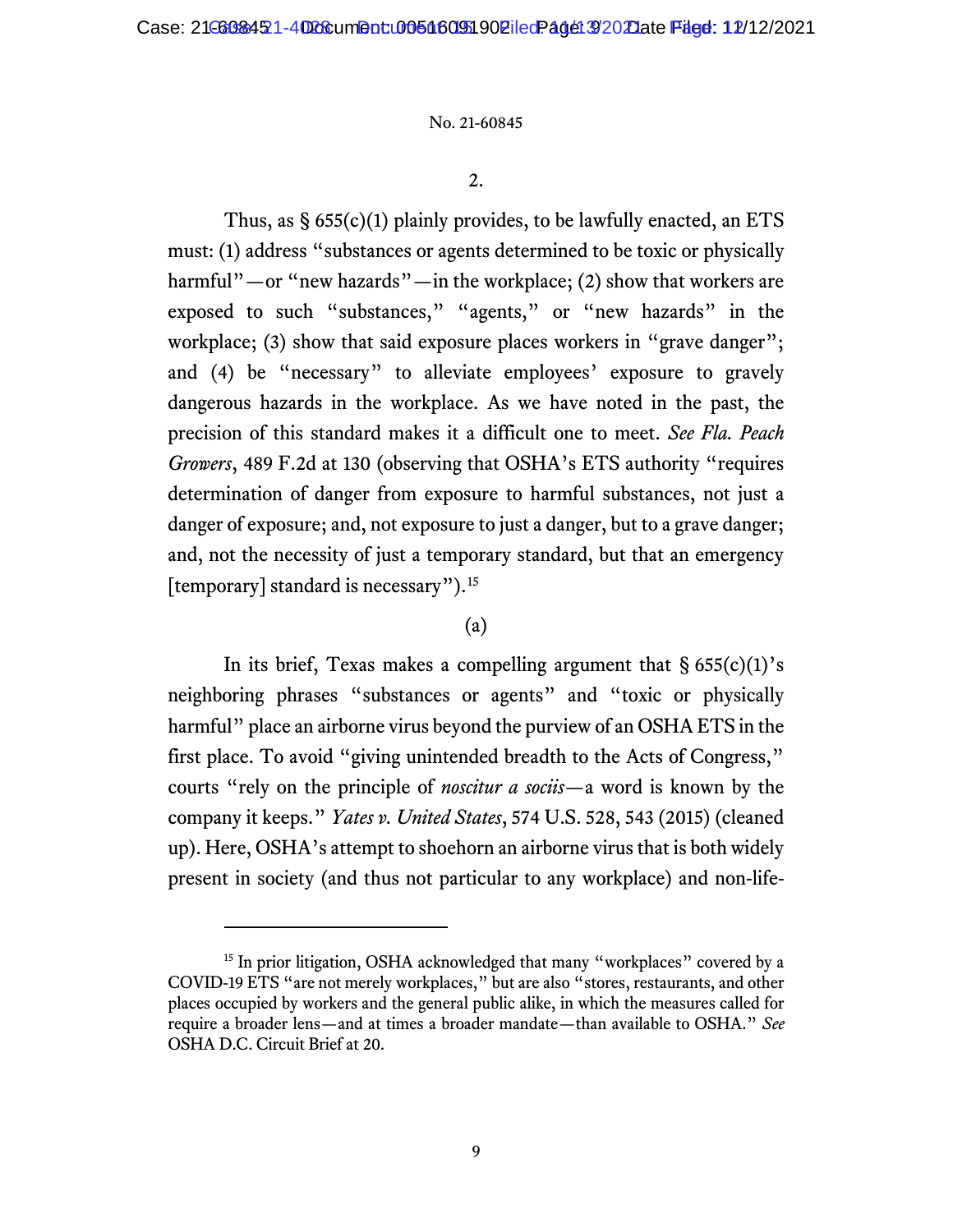threatening to a vast majority of employees into a neighboring phrase connoting *toxicity* and *poisonousness* is yet another transparent stretch. Other cases involving OSHA (though not ETSs per se) shed further light on the intended meaning of these terms. *See, e.g.*, *UAW v. OSHA*, 938 F.2d 1310, 1314 (D.C. Cir. 1991). *See generally Indus. Union Dep't, AFL-CIO v. Am. Petroleum Inst.*, 448 U.S. 607 (1980). Any argument OSHA may make that COVID-19 is a "new hazard[]" would directly contradict OSHA's prior representation to the D.C. Circuit that "[t]here can be no dispute that COVID-19 is a *recognized* hazard." *See* OSHA D.C. Circuit Brief at 25 (emphasis added).

## (b)

A natural first step in enacting a lawful ETS is to show that employees covered by the ETS are in fact *exposed* to the dangerous substances, agents, or hazards at issue—here, COVID-19. *See, e.g.*, *Int'l Chem. Workers*, 830 F.2d at 371 (noting OSHA's stated view "that a finding of 'grave danger' to support an ETS be based upon exposure in actual levels found in the workplace"). As it pertains to the vast majority of private employees covered by the Mandate, however, OSHA fails to meet this threshold burden. In defending the Mandate before this court, the Government credits OSHA with "describ [ing] myriad studies showing workplace [COVID-19] 'clusters' and 'outbreaks' and other significant 'evidence of workplace transmission' and 'exposure.'" *See* Resp'ts' Opp'n to Emergency Stay Mot. at 8. But this misses the mark, as OSHA is required to make findings of exposure—or at least the presence of COVID-19—in *all* covered workplaces.

Of course, OSHA cannot possibly show that every workplace covered by the Mandate currently has COVID-positive employees, or that every industry covered by the Mandate has had or will have "outbreaks." As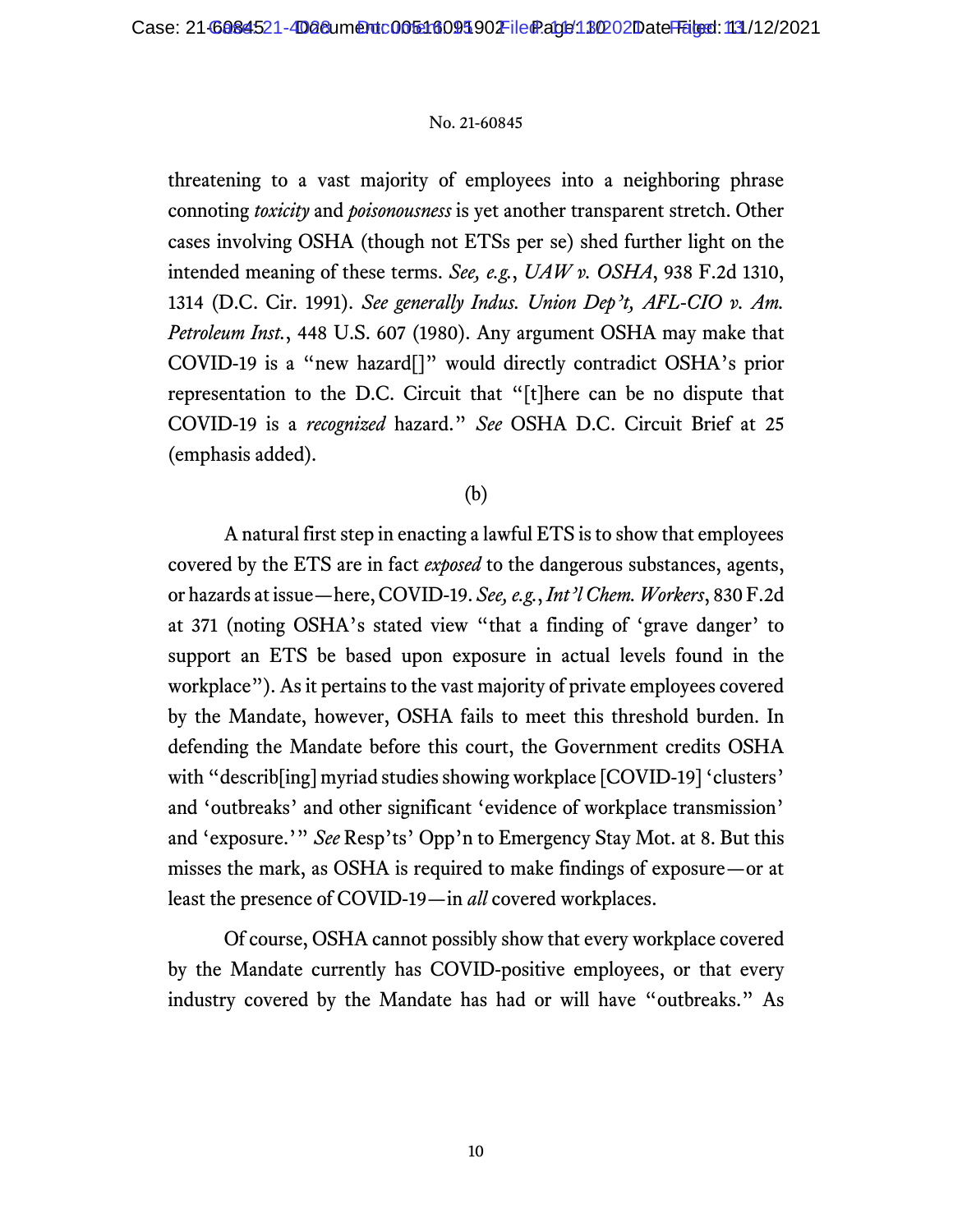discussed below, this kind of overbreadth plagues the Mandate generally. *See infra* subsection II.A.2.d.

## (c)

Equally problematic, however, is that it remains unclear that COVID-19—however tragic and devastating the pandemic has been—poses the kind of grave danger § 655(c)(1) contemplates. *See, e.g.*, *Int'l Chem. Workers*, 830 F.2d at 371 (noting that OSHA itself once concluded "that to be a 'grave danger,' it is not sufficient that a chemical, such as cadmium, can cause *cancer* or *kidney damage* at a high level of exposure" (emphasis added)). For starters, the Mandate itself concedes that the effects of COVID-19 may range from "mild" to "critical." As important, however, the status of the spread of the virus has varied since the President announced the general parameters of the Mandate in September. (And of course, this all assumes that COVID-19 poses any significant danger to workers to begin with; for the more than *seventy-eight* percent<sup>[16](#page-13-0)</sup> of Americans aged 12 and older either fully or partially inoculated against it, the virus poses—the Administration assures us—little risk at all.) *See, e.g.*, 86 Fed. Reg. 61,402, 61,402–03 ("COVID-19 vaccines authorized or approved by the [FDA] effectively protect vaccinated individuals against severe illness and death from COVID-19.").

The Administration's prior statements in this regard further belie the notion that COVID-19 poses the kind of emergency that allows OSHA to take the extreme measure of an ETS. In reviewing agency pronouncements, courts need not turn a blind eye to the statements of those issuing such pronouncements. *See, e.g.*, *FCC v. Fox Television Stations, Inc.*, 556 U.S. 502, 515 (2009). In fact, courts have an affirmative duty *not* to do so. It is thus

<span id="page-13-0"></span><sup>&</sup>lt;sup>16</sup> See CDC, COVID DATA TRACKER, https://covid.cdc.gov/covid-datatracker/#datatracker-home.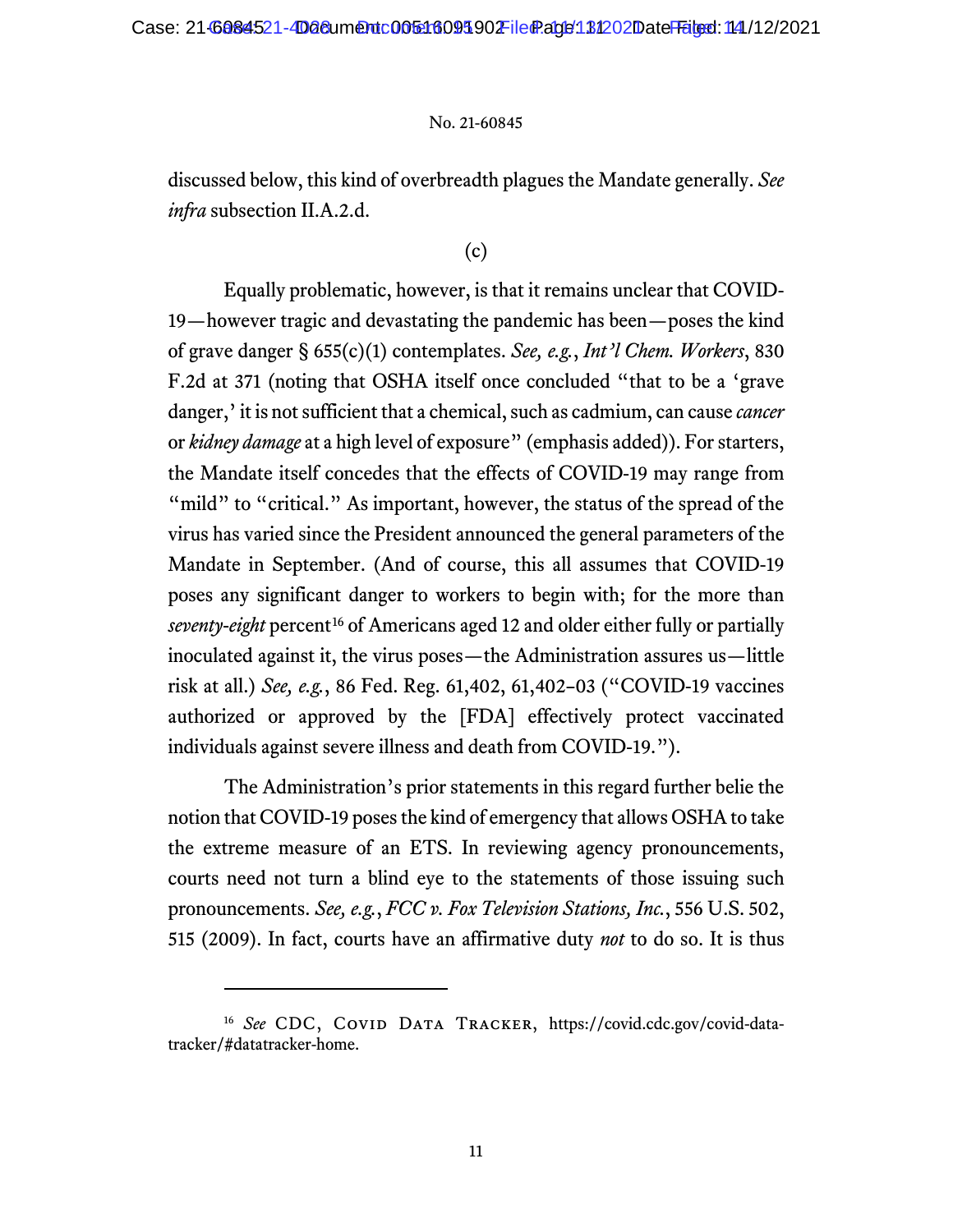critical to note that the Mandate makes no serious attempt to explain why OSHA and the President himself<sup>[17](#page-14-0)</sup> were against vaccine mandates before they were for one here. *See, e.g.*, Occupational Exposure to Bloodborne Pathogens, 54 Fed. Reg. 23,042, 23,045 (May 30, 1989) ("Health in general is an intensely personal matter. . . . OSHA prefers to encourage rather than try to force by governmental coercion, employee cooperation in [a] vaccination program."); Letter from Loren Sweatt, Principal Deputy Assistant Sec'y, OSHA, to Richard L. Trumka, President, AFL-CIO at 3 (May 29, 2020) [hereinafter Sweatt Letter] (acknowledging as a general matter that it "would not be necessary for OSHA to issue an ETS to protect workers from infectious diseases" because "OSHA lacks evidence to conclude that all infectious diseases to which employees may be exposed at a workplace constitute a 'grave danger' for which an ETS is an appropriate remedy"). Because it is generally "arbitrary or capricious" to "depart from a prior policy *sub silentio*," agencies must typically provide a "detailed explanation" for contradicting a prior policy, particularly when the "prior policy has engendered serious reliance interests." *FCC v. Fox*, 556 U.S. at 515. OSHA's reversal here strains credulity, as does its pretextual basis.<sup>[18](#page-14-1)</sup> Such shortcomings are all hallmarks of unlawful agency actions.

To be sure, "OSHA's assessment of . . . scientifically complex [facts] and its balancing of the competing policies that underlie the decision whether to issue an ETS . . . are entitled to great deference," but this is not a case

<span id="page-14-1"></span><span id="page-14-0"></span><sup>&</sup>lt;sup>17</sup> In December of 2020, the President was quoted as saying, "No I don't think [vaccines] should be mandatory." *See, e.g.*, Jacob Jarvis, *Fact Check: Did Joe Biden Reject Idea of Mandatory Vaccines in December 2020*, Newsweek (Sept. 10, 2021), https://www.newsweek.com/fact-check-joe-biden-no-vaccines-mandatory-december-2020-1627774.

<sup>&</sup>lt;sup>18</sup> See supra note 13 (Klain endorsement of the term "work-around").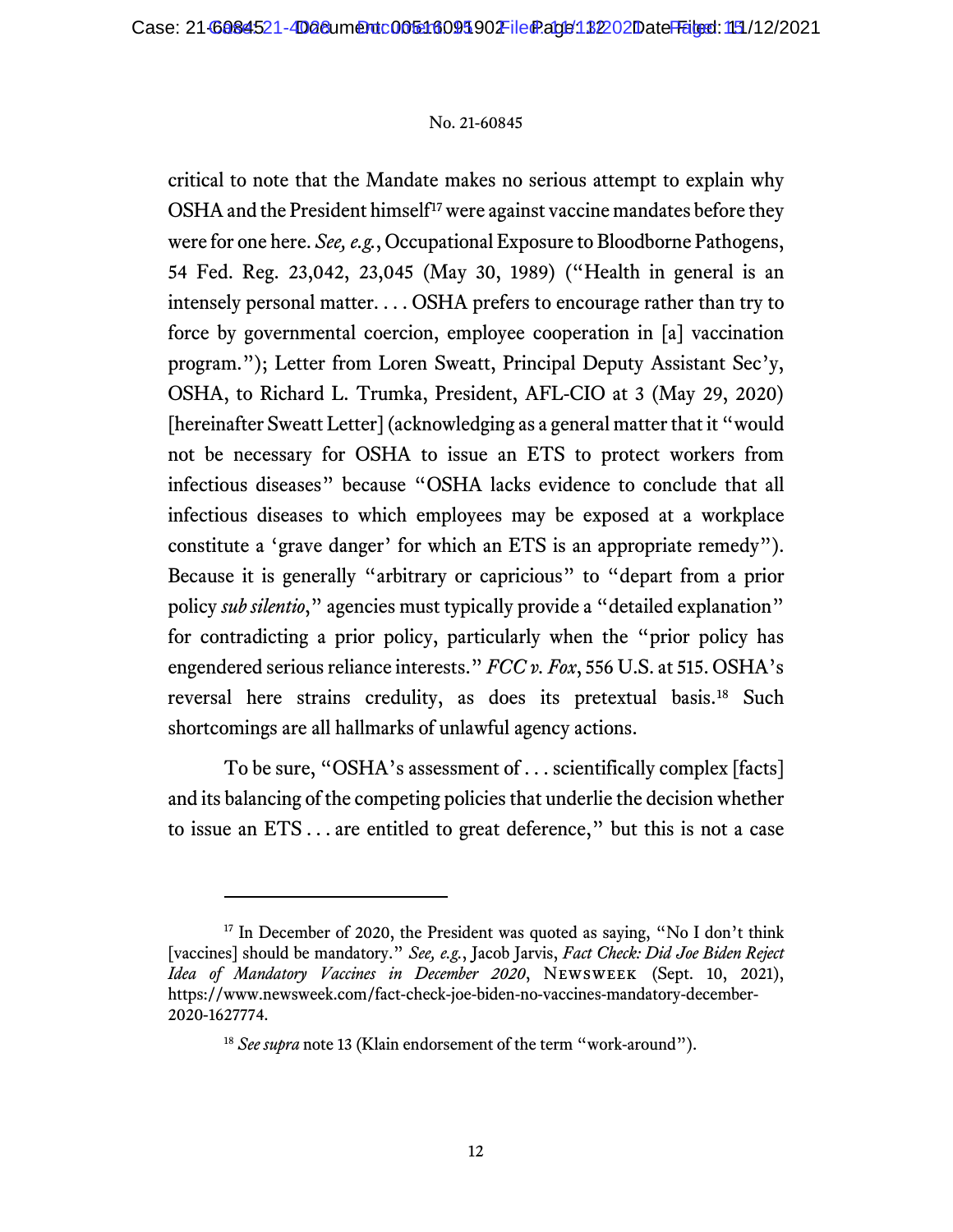where any amount of deference would make a bit of difference. *Int'l Chem. Workers*, 830 F.2d at 371.

## (d)

We next consider the necessity of the Mandate. The Mandate is staggeringly overbroad. Applying to 2 out of 3 private-sector employees in America, in workplaces as diverse as the country itself, the Mandate fails to consider what is perhaps the most salient fact of all: the ongoing threat of COVID-19 is more dangerous to *some* employees than to *other* employees. All else equal, a 28 year-old trucker spending the bulk of his workday in the solitude of his cab is simply less vulnerable to COVID-19 than a 62 year-old prison janitor. Likewise, a naturally immune unvaccinated worker is presumably at less risk than an unvaccinated worker who has never had the virus. The list goes on, but one constant remains—the Mandate fails almost completely to address, or even respond to, much of this reality and common sense.

Moreover, earlier in the pandemic, the Agency recognized the practical impossibility of tailoring an effective ETS in response to COVID-19. *See* OSHA D.C. Circuit Brief at 16, 17, 21, 26 ("Based on substantial evidence, OSHA determined that an ETS is not necessary both because there are existing OSHA and non-OSHA standards that address COVID-19 and because an ETS would actually be counterproductive. . . . To address all employers and to do so with the requisite dispatch, an ETS would at best be an enshrinement of these general and universally known measures that are already enforceable through existing OSHA tools that require employers to assess and address extant hazards. OSHA's time and resources are better spent issuing industry-specific guidance that adds real substance and permits flexibility as we learn more about this virus. Given that we learn more about COVID-19 every day, setting rules in stone through an ETS (and later a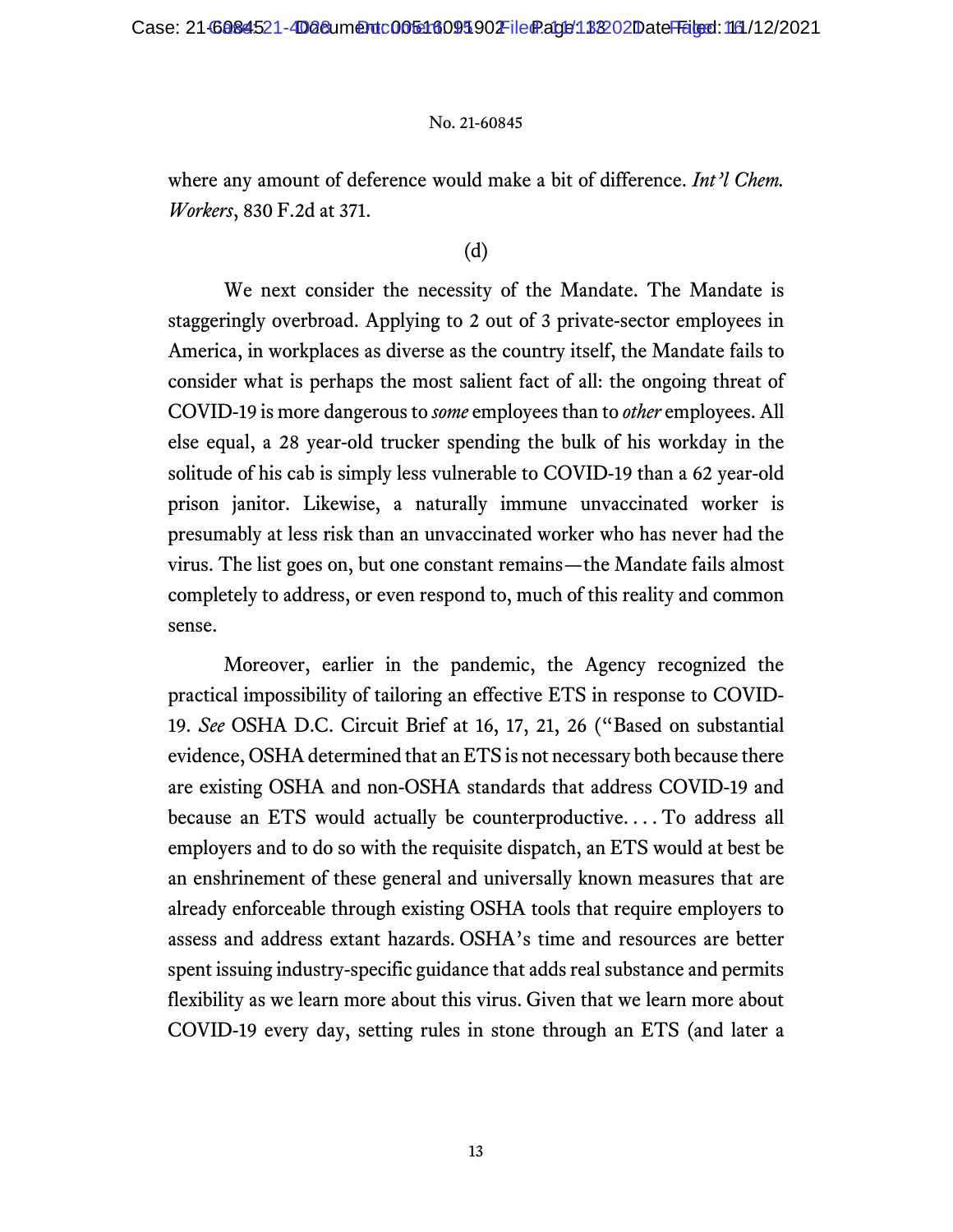permanent rule) may undermine worker protection by permanently mandating precautions that later prove to be inefficacious....  $[A]$ n ETS could only enshrine broad legal standards that are already in place or direct employers to develop COVID-19 response plans specific to their businesses, something employers are already doing. Such a step would be superfluous at best and could be counterproductive to ongoing state, local, and private efforts. . . . Additionally, employers may choose any effective method to abate a recognized hazard under the general duty clause. Contrary to AFL-CIO's argument, this flexibility is likely to improve worker safety, because employers must choose a means of abatement that eliminates the hazard or materially reduces it to the extent feasible."). OSHA itself admitted that "an ETS once issued could very well become ineffective or counterproductive, as it may be informed by incomplete or ultimately inaccurate information." *Id.*  at 30, 32–33 (acknowledging further that "[a]dequate safeguards for workers could differ substantially based on geographic location, as the pandemic has had dramatically different impacts on different parts of the country. State and local requirements and guidance on COVID-19 are thus critical to employers in determining how to best protect workers, and OSHA must retain flexibility to adapt its advice regarding incorporation of such local guidance, where appropriate....  $[A]$ n ETS meant to broadly cover all workers with potential exposure to COVID-19—effectively *all* workers across the country—would have to be written at such a general level that it would risk providing very little assistance at all").

In light of this immense complexity, one might naturally ask the Agency—is this situation truly amenable to a one-size-fits-all Mandate? The likely answer may be why OSHA has in the past "determined that the best approach for responding to the pandemic is to enforce the existing OSH Act requirements that address infectious disease hazards, while also issuing detailed, industry-specific guidance," which is generally "more effective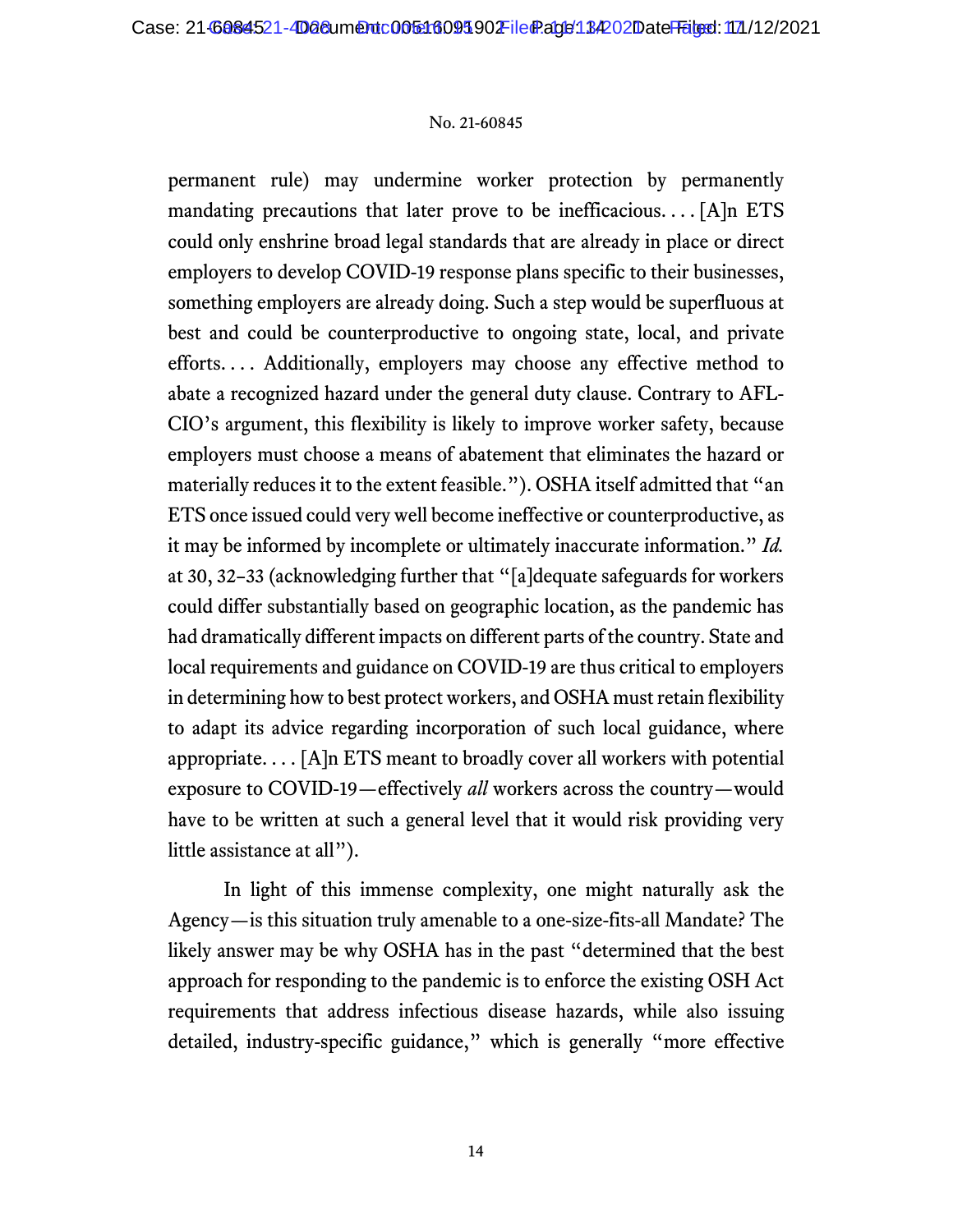than promulgating a rigid set of requirements for all employers in all industries based on limited information." *See* Sweatt Letter at 2. In sum, as OSHA itself has previously acknowledged, an ETS appears to be a "poorlysuited approach for protecting workers against [COVID-19] because no standard that covers all of the Nation's workers would protect all those workers equally." *See id.* at 9.

At the same time, the Mandate is also *underinclusive*. The most vulnerable worker in America draws no protection from the Mandate if his company employs 99 workers or fewer. The reason why? Because, as even OSHA admits, companies of 100 or more employers will be better able to administer (and sustain) the Mandate. *See* 86 Fed. Reg. 61,402, 61,403 ("OSHA seeks information about the ability of employers with fewer than 100 employees to implement COVID-19 vaccination and/or testing programs."). That may be true. But this kind of thinking belies the premise that any of this is truly an *emergency*. Indeed, underinclusiveness of this sort is often regarded as a telltale sign that the government's interest in enacting a liberty-restraining pronouncement is not in fact "compelling." *Cf. Church of the Lukumi Babalu Aye, Inc. v. City of Hialeah*, 508 U.S. 520, 542–46 (1993) (city's ban on religious animal sacrifice but corresponding allowance of other activities similarly endangering public health belied its purportedly "compelling" interest in safe animal disposal practices). The underinclusive nature of the Mandate implies that the Mandate's true purpose is not to enhance workplace safety, but instead to ramp up vaccine uptake by any means necessary. [19](#page-17-0)

<span id="page-17-0"></span><sup>&</sup>lt;sup>19</sup> The Mandate is also underinclusive in the solutions it proposes. Indeed, even in its fullest force, the Mandate cannot prevent vaccinated employees from spreading the virus in the workplace, or prevent unvaccinated employees from spreading the virus in between weekly tests.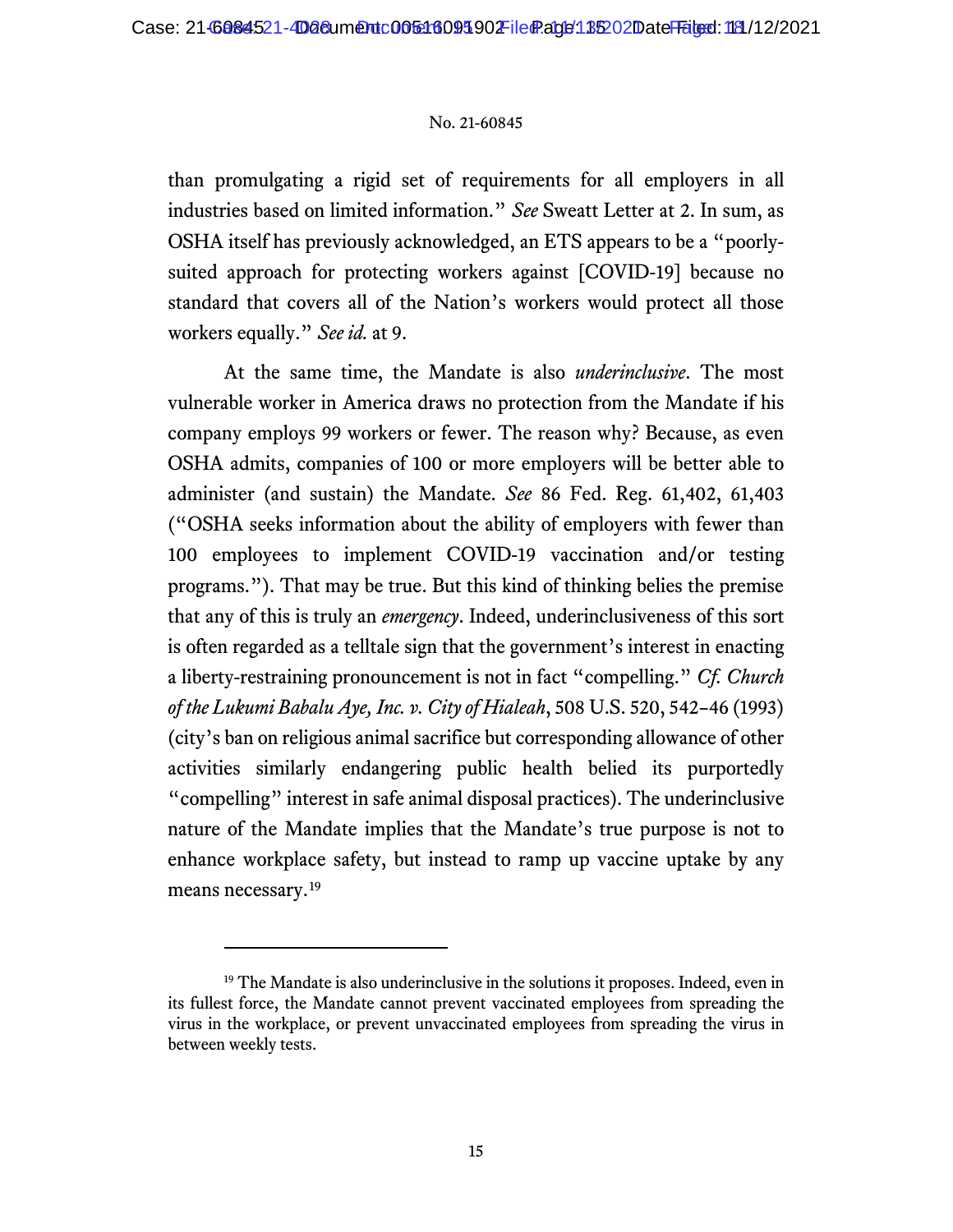(e)

If the deficiencies we've already covered aren't enough, other miscellaneous considerations seal the Mandate's fate. For one, "[t]he Agency cannot use its ETS powers as a stop-gap measure," *Asbestos Info.*, 727 F.2d at 422, but concedes that that is precisely what the Mandate is intended to do here. *See* 86 Fed. Reg. 61,402, 61,434–35 (admitting that "[c]rafting a multi-layered standard that is comprehensive and feasible for all covered work settings, including mixed settings of vaccinated and unvaccinated workers, is an extraordinarily challenging and complicated undertaking, yet the grave danger that COVID-19 poses to unvaccinated workers obliges the agency to act as quickly as possible"). For another, courts have consistently recognized that the "protection afforded to workers [by an ETS] should outweigh the economic consequences to the regulated industry," *Asbestos Info.*, 727 F.2d at 423, but for all the reasons we've previously noted, the Mandate flunks a cost-benefit analysis here.

## (f)

It lastly bears noting that the Mandate raises serious constitutional concerns that either make it more likely that the petitioners will succeed on the merits, or at least counsel against adopting OSHA's broad reading of § 655(c) as a matter of statutory interpretation.

First, the Mandate likely exceeds the federal government's authority under the Commerce Clause because it regulates noneconomic inactivity that falls squarely within the States' police power. A person's choice to remain unvaccinated and forgo regular testing is noneconomic inactivity. *Cf. NFIB v. Sebelius*, 567 U.S. 519, 522 (2012) (Roberts, C.J., concurring); *see also id.* at 652–53 (Scalia, J., dissenting). And to mandate that a person receive a vaccine or undergo testing falls squarely within the States' police power. *Zucht v. King*, 260 U.S. 174, 176 (1922) (noting that precedent had long "settled that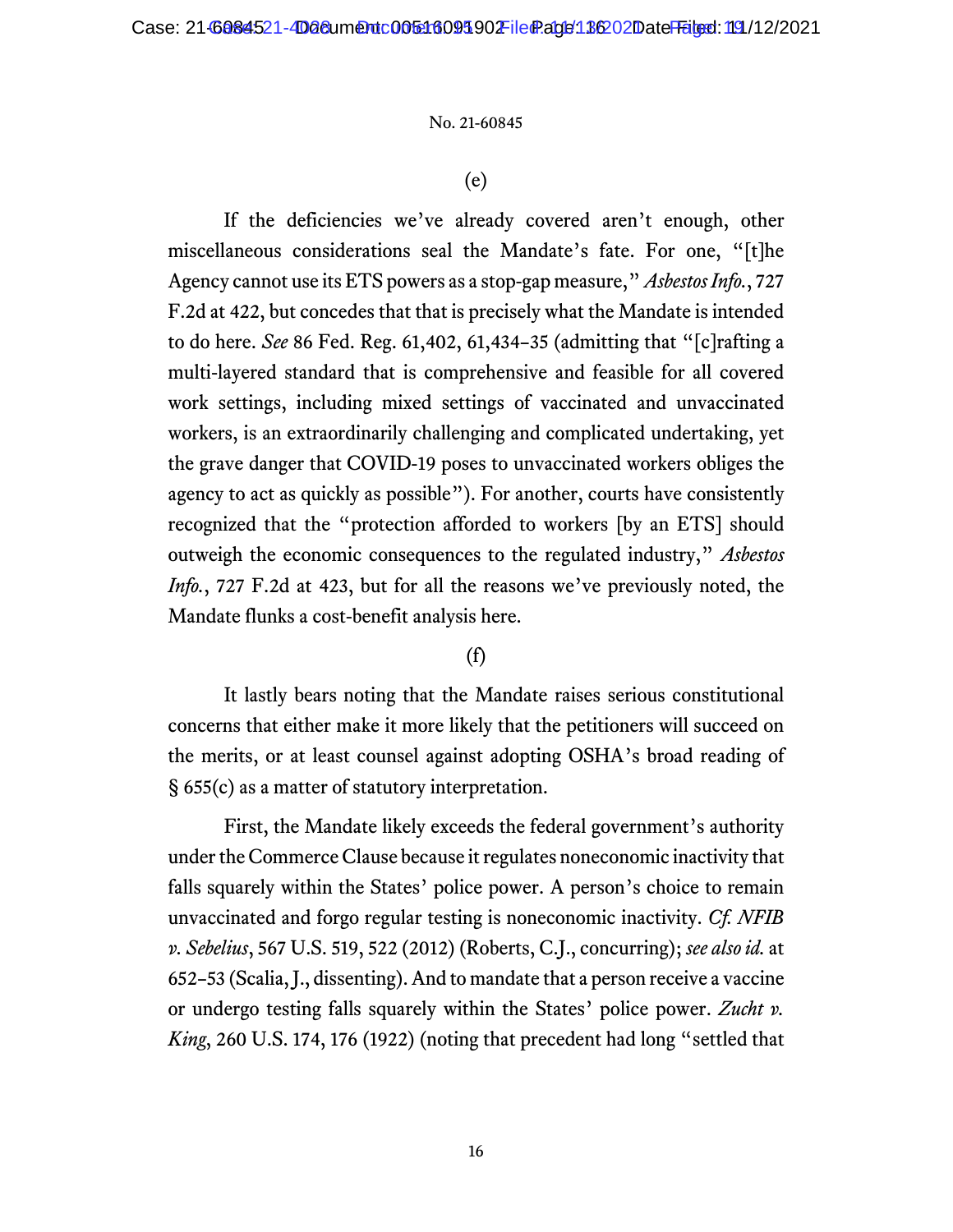it is within the police power of a state to provide for compulsory vaccination"); *Jacobson v. Massachusetts*, 197 U.S. 11, 25–26 (1905) (similar). The Mandate, however, commandeers U.S. employers to compel millions of employees to receive a COVID-19 vaccine or bear the burden of weekly testing. 86 Fed. Reg. 61,402, 61,407, 61,437, 61,552. The Commerce Clause power may be expansive, but it does not grant Congress the power to regulate noneconomic inactivity traditionally within the States' police power. *See Sebelius*, 567 U.S. at 554 (Roberts, C.J., concurring) ("People, for reasons of their own, often fail to do things that would be good for them or good for society. Those failures—joined with the similar failures of others—can readily have a substantial effect on interstate commerce. Under the Government's logic, that authorizes Congress to use its commerce power to compel citizens to act as the Government would have them act."); *see also Bond v. United States*, 572 U.S. 844, 854 (2014) ("The States have broad authority to enact legislation for the public good—what we have often called a 'police power.' . . . The Federal Government, by contrast, has no such authority. . . ." (citations omitted)). Indeed, the courts "*always* have rejected readings of the Commerce Clause . . . that would permit Congress to exercise a police power." *United States v. Lopez*, 514 U.S. 549, 584 (1995) (Thomas, J., concurring). In sum, the Mandate would far exceed current constitutional authority.

Second, concerns over separation of powers principles cast doubt over the Mandate's assertion of virtually unlimited power to control individual conduct under the guise of a workplace regulation. As Judge Duncan points out, the major questions doctrine confirms that the Mandate exceeds the bounds of OSHA's statutory authority. Congress must "speak clearly if it wishes to assign to an agency decisions of vast economic and political significance." *Util. Air Regul. Grp. v. EPA*, 573 U.S. 302, 324 (2014) (cleaned up). The Mandate derives its authority from an old statute employed in a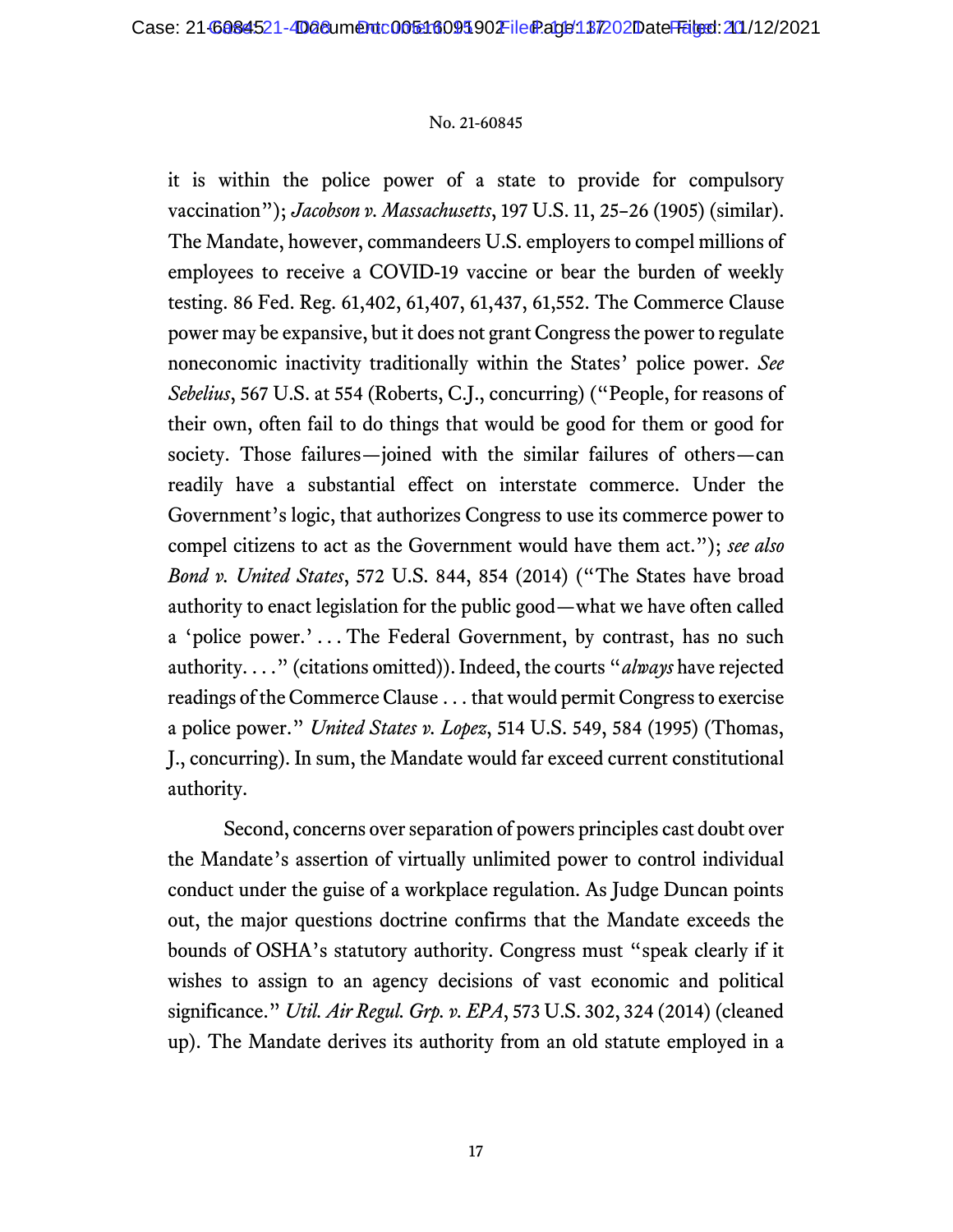novel manner,<sup>[20](#page-20-0)</sup> imposes nearly \$3 billion in compliance costs, involves broad medical considerations that lie outside of OSHA's core competencies, and purports to definitively resolve one of today's most hotly debated political issues. *Cf. MCI Telecomms. Corp. v. AT&T*, 512 U.S. 218, 231 (1994) (declining to hold that the FCC could eliminate telecommunications ratefiling requirements); *FDA v. Brown & Williamson Tobacco Corp.*, 529 U.S. 120, 159–60 (2000) (declining to hold that the FDA could regulate cigarettes); *Gonzales v. Oregon*, 546 U.S. 243, 262 (2006) (declining to allow DOJ to ban physician-assisted suicide). There is no clear expression of congressional intent in § 655(c) to convey OSHA such broad authority, and this court will not infer one. Nor can the Article II executive breathe new power into OSHA's authority—no matter how thin patience wears.

At the very least, even if the statutory language were susceptible to OSHA's broad reading—which it is not—these serious constitutional concerns would counsel this court's rejection of that reading. *Jennings v. Rodriguez*, 138 S. Ct. 830, 836 (2018).

\* \* \*

Accordingly, the petitioners' challenges to the Mandate show a great likelihood of success on the merits, and this fact weighs critically in favor of a stay.

### B.

It is clear that a denial of the petitioners' proposed stay would do them irreparable harm. For one, the Mandate threatens to substantially burden the

<span id="page-20-0"></span><sup>&</sup>lt;sup>20</sup> Here, it is simply unlikely that Congress assigned authority over such a monumental policy decision to OSHA—hard hats and safety goggles, this is not.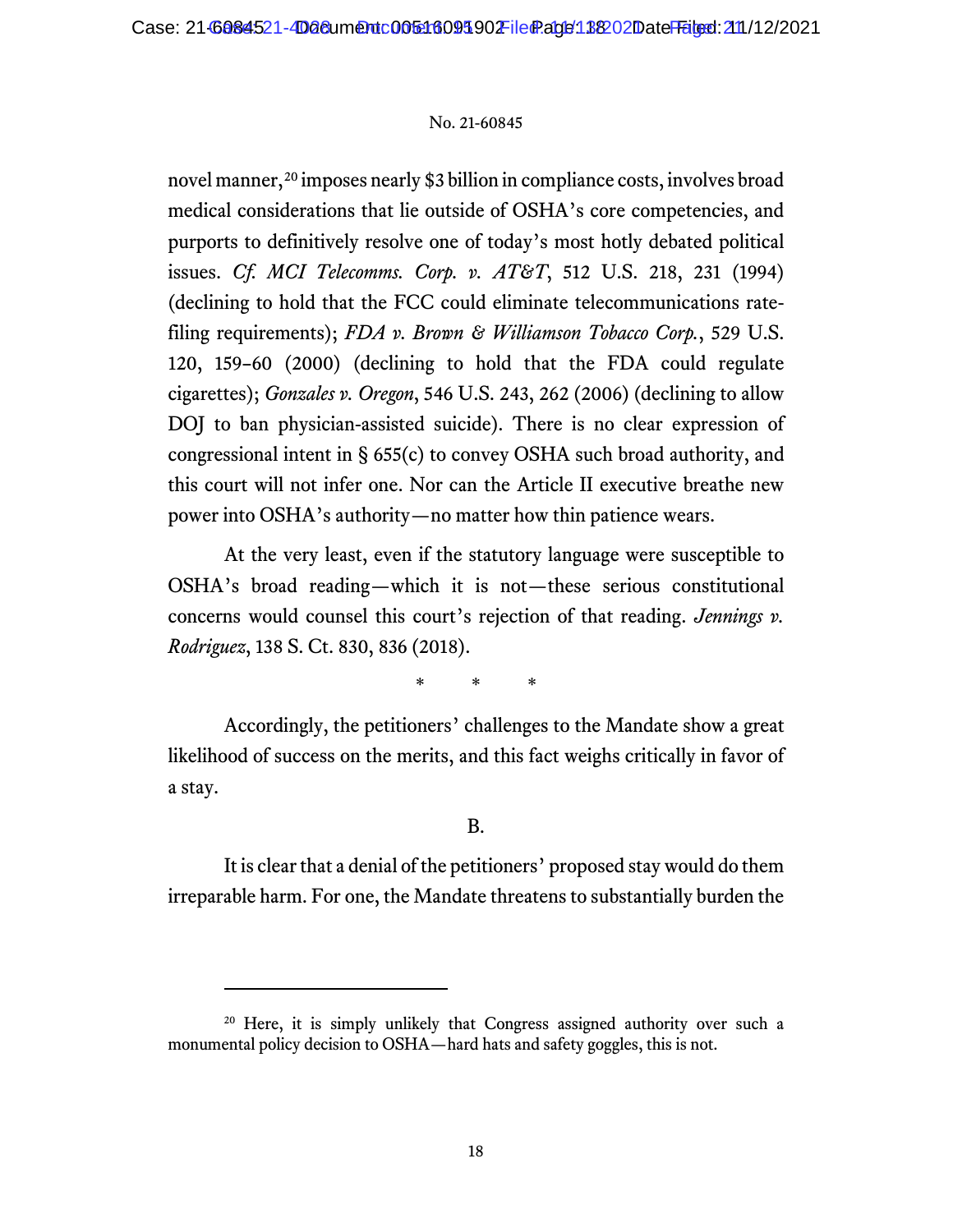liberty interests<sup>[21](#page-21-0)</sup> of reluctant individual recipients put to a choice between their job(s) and their jab(s). For the individual petitioners, the loss of constitutional freedoms "for even minimal periods of time . . . unquestionably constitutes irreparable injury." *Elrod v. Burns*, 427 U.S. 347, 373 (1976) ("The loss of First Amendment freedoms, for even minimal periods of time, unquestionably constitutes irreparable injury.").

Likewise, the companies seeking a stay in this case will also be irreparably harmed in the absence of a stay, whether by the business and financial effects of a lost or suspended employee, compliance and monitoring costs associated with the Mandate, the diversion of resources necessitated by the Mandate, or by OSHA's plan to impose stiff financial penalties on companies that refuse to punish or test unwilling employees. The Mandate places an immediate and irreversible imprint on all covered employers in America, and "complying with a regulation later held invalid almost *always*  produces the irreparable harm of nonrecoverable compliance costs." *See Texas v. EPA*, 829 F.3d 405, 433 (5th Cir. 2016) (quoting *Thunder Basin Coal Co. v. Reich*, 510 U.S. 200, 220–21 (1994) (Scalia, J., concurring in part and in the judgment)).

The States, too, have an interest in seeing their constitutionally reserved police power over public health policy defended from federal overreach.

## C.

In contrast, a stay will do *OSHA* no harm whatsoever. Any interest OSHA may claim in enforcing an unlawful (and likely unconstitutional) ETS is illegitimate. Moreover, any abstract "harm" a stay might cause the Agency

<span id="page-21-0"></span><sup>21</sup> Not to mention the free religious exercise of certain employees. *See* U.S. Const. amend. I; *cf. Holt v. Hobbs*, 574 U.S. 352, 361 (2015).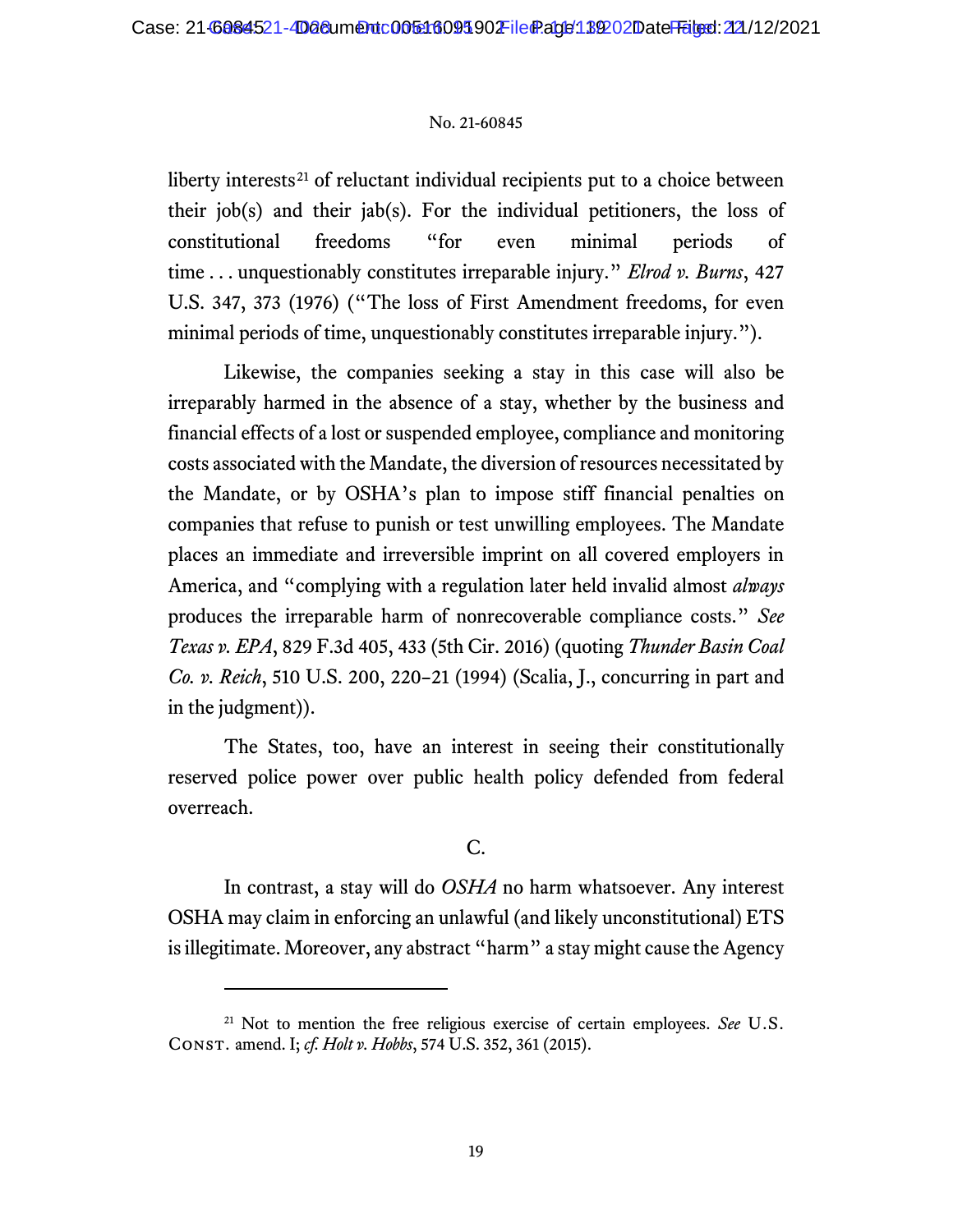pales in comparison and importance to the harms the absence of a stay threatens to cause countless individuals and companies.

D.

For similar reasons, a stay is firmly in the public interest. From economic uncertainty to workplace strife, the mere specter of the Mandate has contributed to untold economic upheaval in recent months. Of course, the principles at stake when it comes to the Mandate are not reducible to dollars and cents. The public interest is also served by maintaining our constitutional structure and maintaining the liberty of individuals to make intensely personal decisions according to their own convictions—even, or perhaps *particularly*, when those decisions frustrate government officials.

\* \* \*

The Constitution vests a limited legislative power in Congress. For more than a century, Congress has routinely used this power to delegate policymaking specifics and technical details to executive agencies charged with effectuating policy principles Congress lays down. In the mine run of cases—a transportation department regulating trucking on an interstate highway, or an aviation agency regulating an airplane lavatory—this is generally well and good. But health agencies do not make housing policy, and occupational safety administrations do not make health policy. *Cf. Ala. Ass'n of Realtors*, 141 S. Ct. at 2488–90. In seeking to do so here, OSHA runs afoul of the statute from which it draws its power and, likely, violates the constitutional structure that safeguards our collective liberty.

For these reasons, the petitioners' motion for a stay pending review is GRANTED. Enforcement of the Occupational Safety and Health Administration's "COVID-19 Vaccination and Testing; Emergency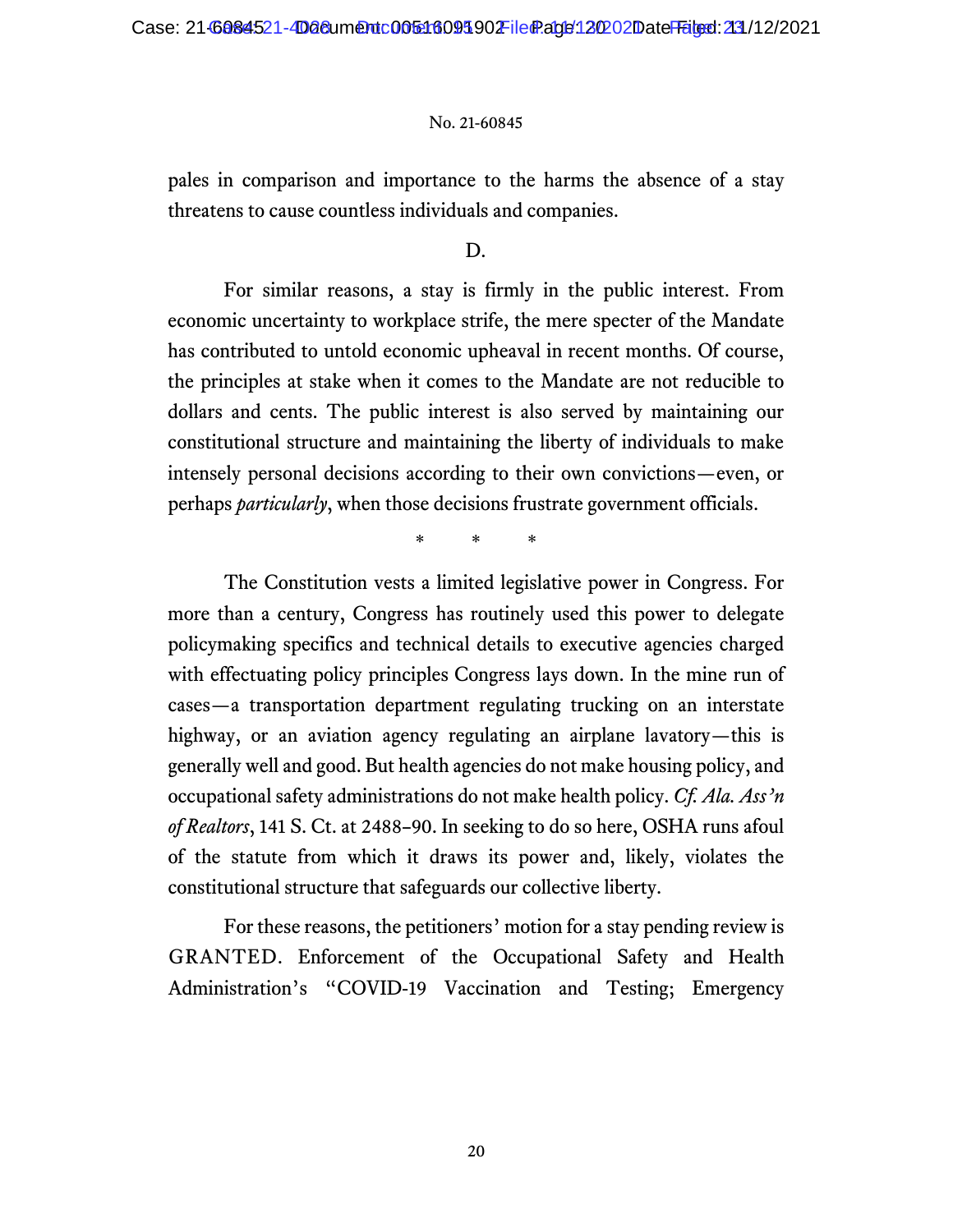Temporary Standard"[22](#page-23-0) remains STAYED pending adequate judicial review of the petitioners' underlying motions for a permanent injunction.[23](#page-23-1)

In addition, IT IS FURTHER ORDERED that OSHA take no steps to implement or enforce the Mandate until further court order.

<span id="page-23-0"></span><sup>22</sup> 86 Fed. Reg. 61,402 (Nov. 5, 2021) (to be codified at 29 C.F.R. pts. 1910, 1915, 1917, 1918, 1926, and 1928).

<span id="page-23-1"></span><sup>&</sup>lt;sup>23</sup> The Clerk of Court shall ensure that this order applies with equal force to all related motions consolidated into this case in accordance with the court's November 6, 2021 order.